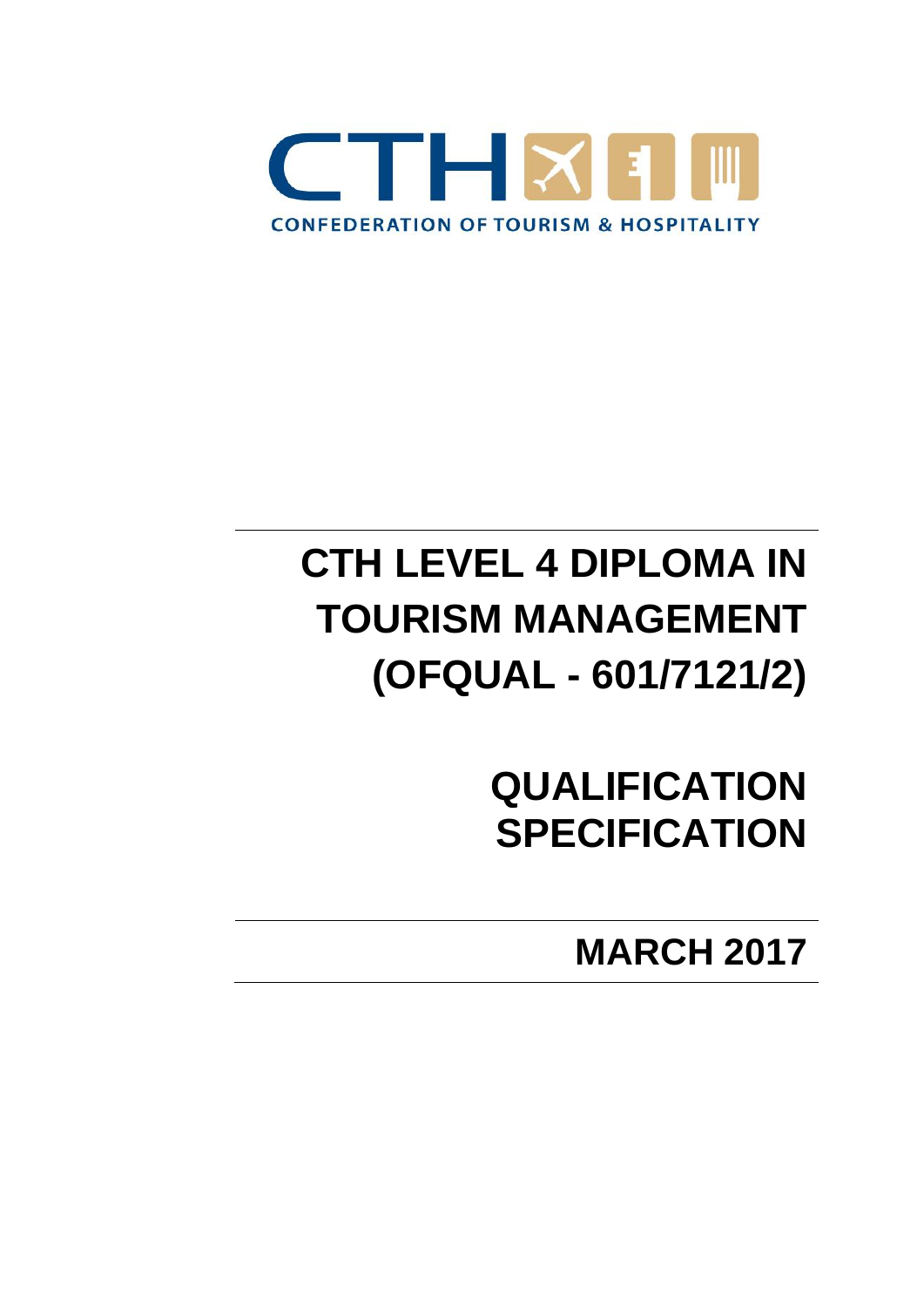# **CONTENTS**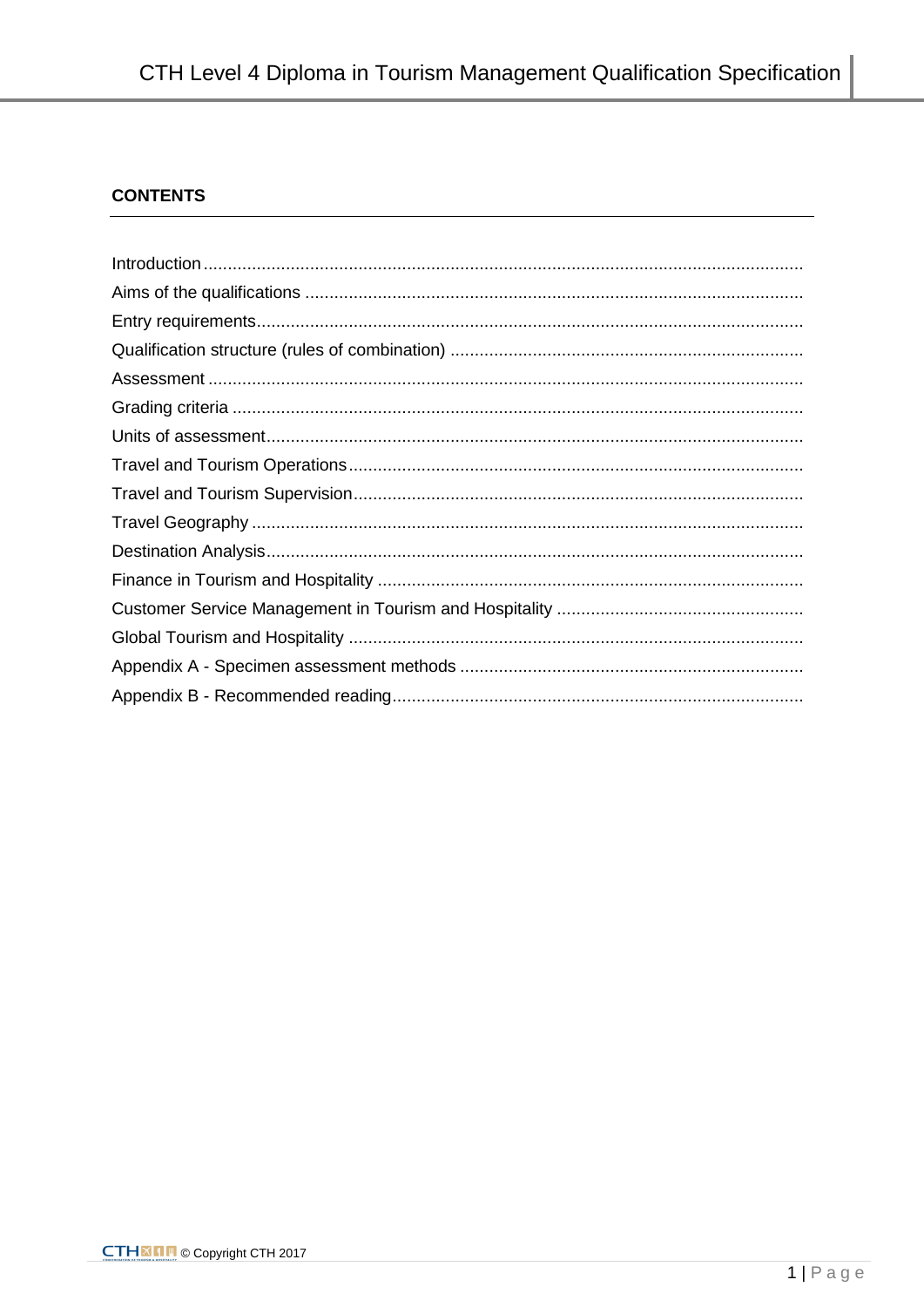### **INTRODUCTION**

The purpose of this document is to explain the aims, structure, and content of the CTH Level 4 Diploma in Tourism Management.

This document includes the learning outcomes, assessment criteria and indicative content for each unit. In this document, there is guidance relating to learning, teaching and assessment strategies for these qualifications and an explanation of the assessment quality assurance processes.

#### **Aims of the qualification**

The aims are to provide a qualification that:

- provides for an effective academic progression route;
- enables students to gain credit towards higher education;
- enables students to develop higher level academic skills that can be applied in a vocational context.

#### **Entry requirements**

The entry requirements below are intended for guidance only as applicants may apply with a wide variety of backgrounds and qualifications.

CTH accredited centres will assess all applicants to ensure they are able to meet the demands of the course.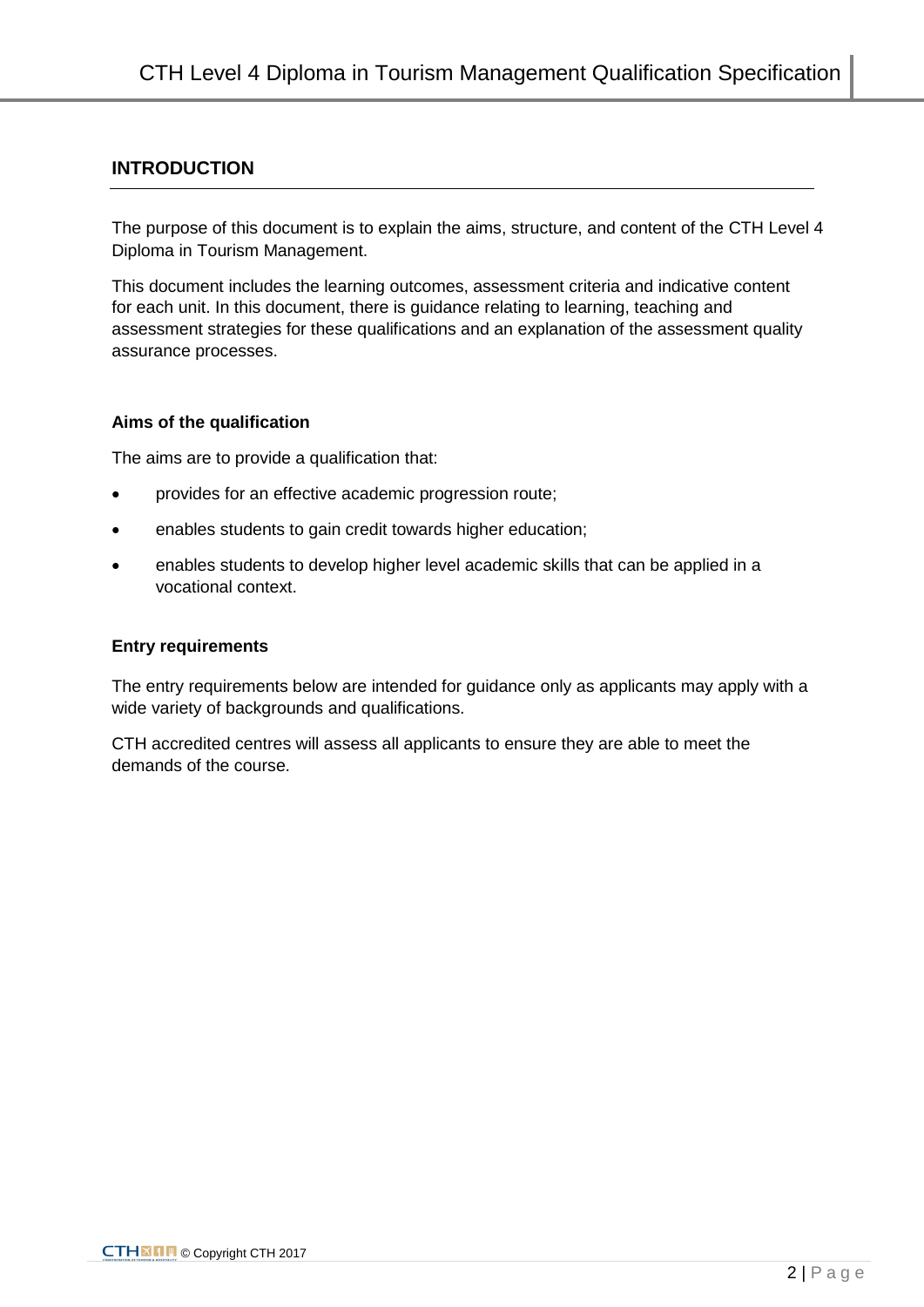| <b>Applicant profile</b>                                                                                                               | <b>Recommended entry requirements</b>                                                                                                                           |
|----------------------------------------------------------------------------------------------------------------------------------------|-----------------------------------------------------------------------------------------------------------------------------------------------------------------|
| <b>CTH students and Associate Members</b><br>Applicants from other regulated<br>awarding organisations<br>Hospitality/Tourism/Business | CTH or other regulated vocational<br>qualifications at a level appropriate<br>for the level of the qualification<br>applied for (ie Level 4 or 5)               |
| Management graduates with a<br>Bachelors degree from a UK institution                                                                  | or<br>Minimum of a Foundation degree in                                                                                                                         |
|                                                                                                                                        | hospitality, tourism or business<br>management from a UK-registered<br>university or equivalent                                                                 |
|                                                                                                                                        | and                                                                                                                                                             |
|                                                                                                                                        | Minimum IELTS 5.5 or other<br>evidence of competence in English<br>at this level                                                                                |
| Hospitality/Tourism/Business                                                                                                           | Evidence of equivalence of<br>$\bullet$                                                                                                                         |
| Management graduates with a<br>Foundation degree or equivalent from a                                                                  | qualification to a UK hospitality<br>and/or tourism and/or business                                                                                             |
| non-UK educational institution                                                                                                         | management Foundation degree or<br>equivalent (ie Level 4 or 5).<br>Equivalence to be evaluated<br>through NARIC                                                |
|                                                                                                                                        | and                                                                                                                                                             |
|                                                                                                                                        | Minimum IELTS 5.5 or other<br>evidence of competence in English<br>at this level                                                                                |
| Graduates from non-related fields or<br>non-graduates with substantial<br>hospitality and/or tourism work<br>experience                | Evidence of at least three years'<br>$\bullet$<br>work experience in the hospitality<br>and/or tourism industry at a<br>recognised management level or<br>above |
|                                                                                                                                        | and                                                                                                                                                             |
|                                                                                                                                        | Minimum IELTS 5.5 or other<br>evidence of competence in English<br>at this level                                                                                |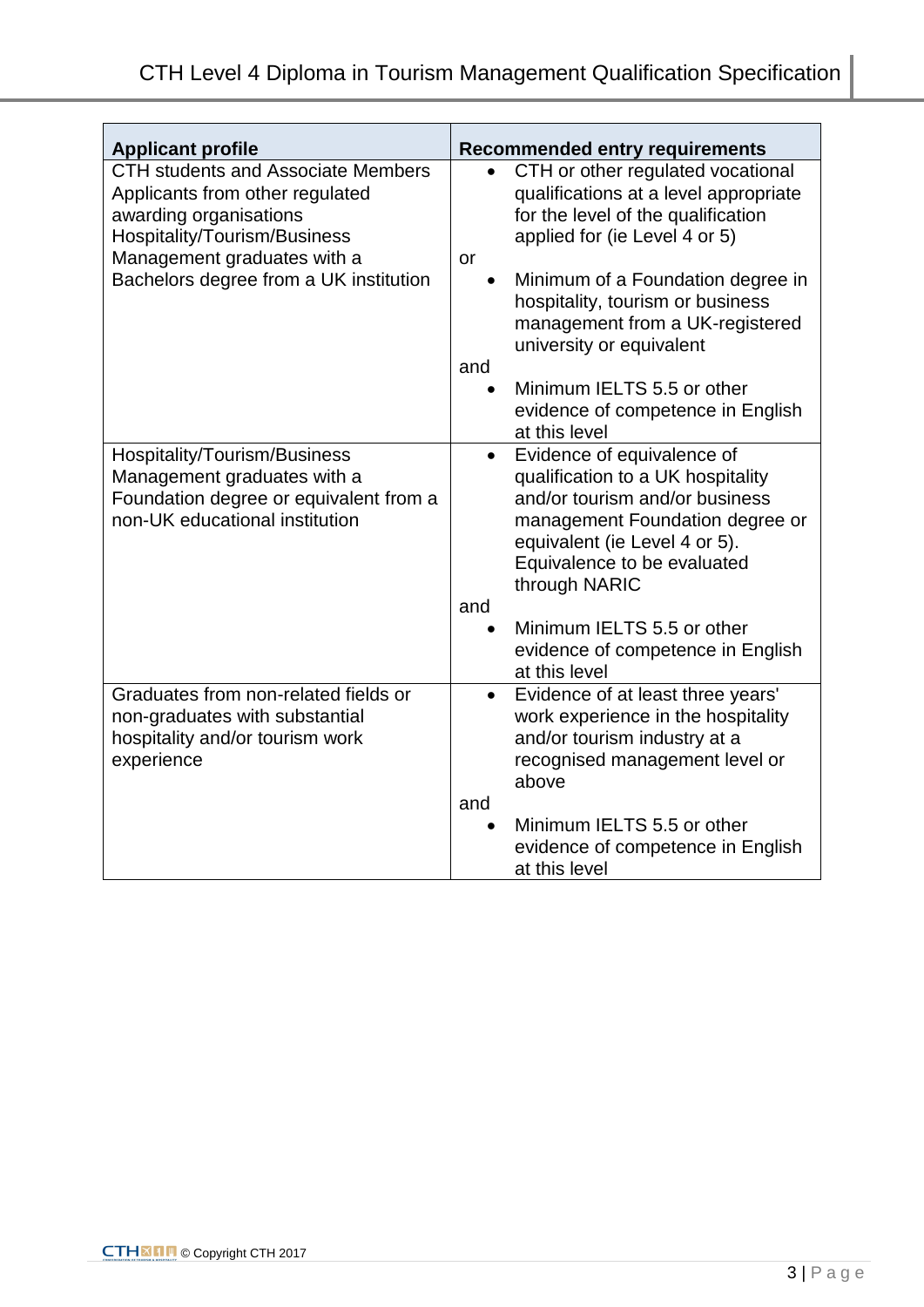## **Qualification structure (rules of combination)**

This vocational qualification is approved by Ofqual and is included on the Register of Regulated Qualifications.

The qualification is at Level 4 and designed to be 145 credits. The qualification conforms to the relevant level descriptors as developed by Ofqual. One credit represents ten hours of study at any specified level, therefore, this Diploma normally requires programmes of study that have been designed to include a minimum of 835 learning hours. This figure includes but is not limited to formal classes, self-study, revision and assessment. However, students completing this qualification should also be able to demonstrate their ability as independent students.

The credit values and unit structures for the qualification are set out in the following table.

The qualification structure is below, please note all units are mandatory.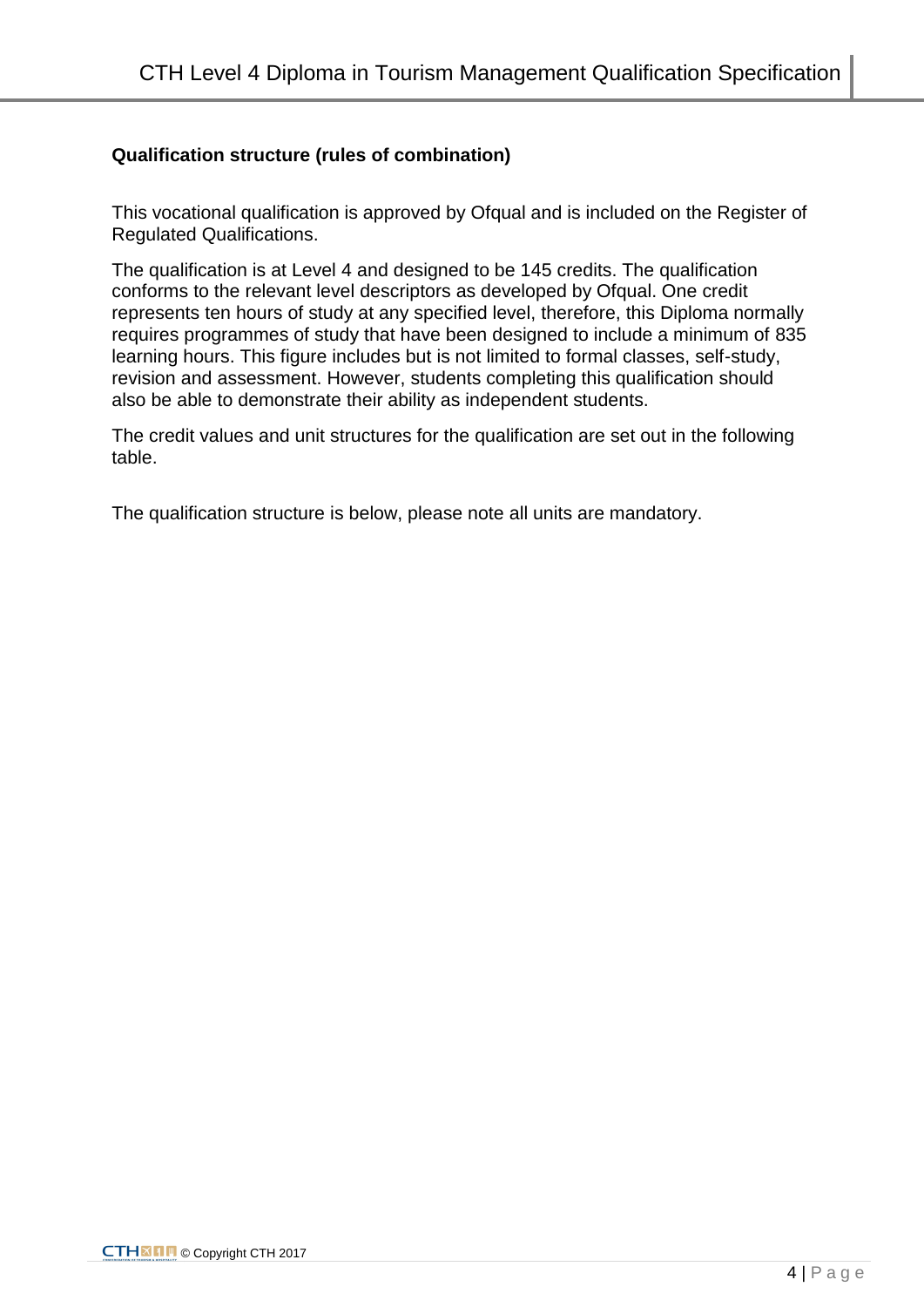#### **CTH Level 4 Diploma in Tourism Management– 601/7121/2 (QCF)**

Students must achieve:

• all 7 Mandatory units, providing 145 credits

ie a total of 145 credits, of which 55 credits are at level 3 and 90 credits are at level 4

| Min credit (Mandatory units): 145 |                                                                  |                                       | Max credit (Mandatory units): 145 |            |            |                                            |  |
|-----------------------------------|------------------------------------------------------------------|---------------------------------------|-----------------------------------|------------|------------|--------------------------------------------|--|
|                                   | Min GLH for qualification: 835                                   | <b>Max GLH for qualification: 835</b> |                                   |            |            |                                            |  |
| <b>Mandatory units</b>            |                                                                  |                                       |                                   |            |            |                                            |  |
| <b>Unit</b><br>Code               | <b>Unit title</b>                                                | L                                     | <b>CV</b>                         | <b>GLH</b> | Ofqual no. | <b>Assessment</b><br>method                |  |
| <b>TTO</b>                        | <b>Travel and Tourism Operations</b>                             | 3                                     | 20                                | 140        | F/504/4387 | Closed book<br>written<br>examination      |  |
| <b>TTS</b>                        | <b>Travel and Tourism Supervision</b>                            | 4                                     | 25                                | 125        | T/504/4418 | Assignment or<br>work-based<br>assessment  |  |
| <b>TG</b>                         | <b>Travel Geography</b>                                          | 3                                     | 20                                | 140        | Y/504/4394 | Closed book<br>written<br>examination      |  |
| DA                                | <b>Destination Analysis</b>                                      | 4                                     | 25                                | 125        | A/504/4419 | Assignment or<br>work-based<br>assessment  |  |
| <b>FTH</b>                        | Finance in Tourism and Hospitality                               | 3                                     | 15                                | 105        | M/507/3867 | Closed book<br>written<br>examination      |  |
| <b>CSMTH</b>                      | <b>Customer Service Management in</b><br>Tourism and Hospitality | $\overline{4}$                        | 20                                | 100        | R/504/4412 | Assignment or<br>work-based<br>examination |  |
| <b>GTH</b>                        | Global Tourism and Hospitality                                   | $\overline{4}$                        | 20                                | 100        | H/504/4415 | Assignment                                 |  |
| <b>Total</b>                      |                                                                  |                                       | 145                               | 835        |            |                                            |  |

The level 4 qualification provides progression to a level 5 CTH vocational qualification.

Further details of articulation agreements with Universities can be obtained via the CTH website at: [http://www.cthawards.com](http://www.cthawards.com/)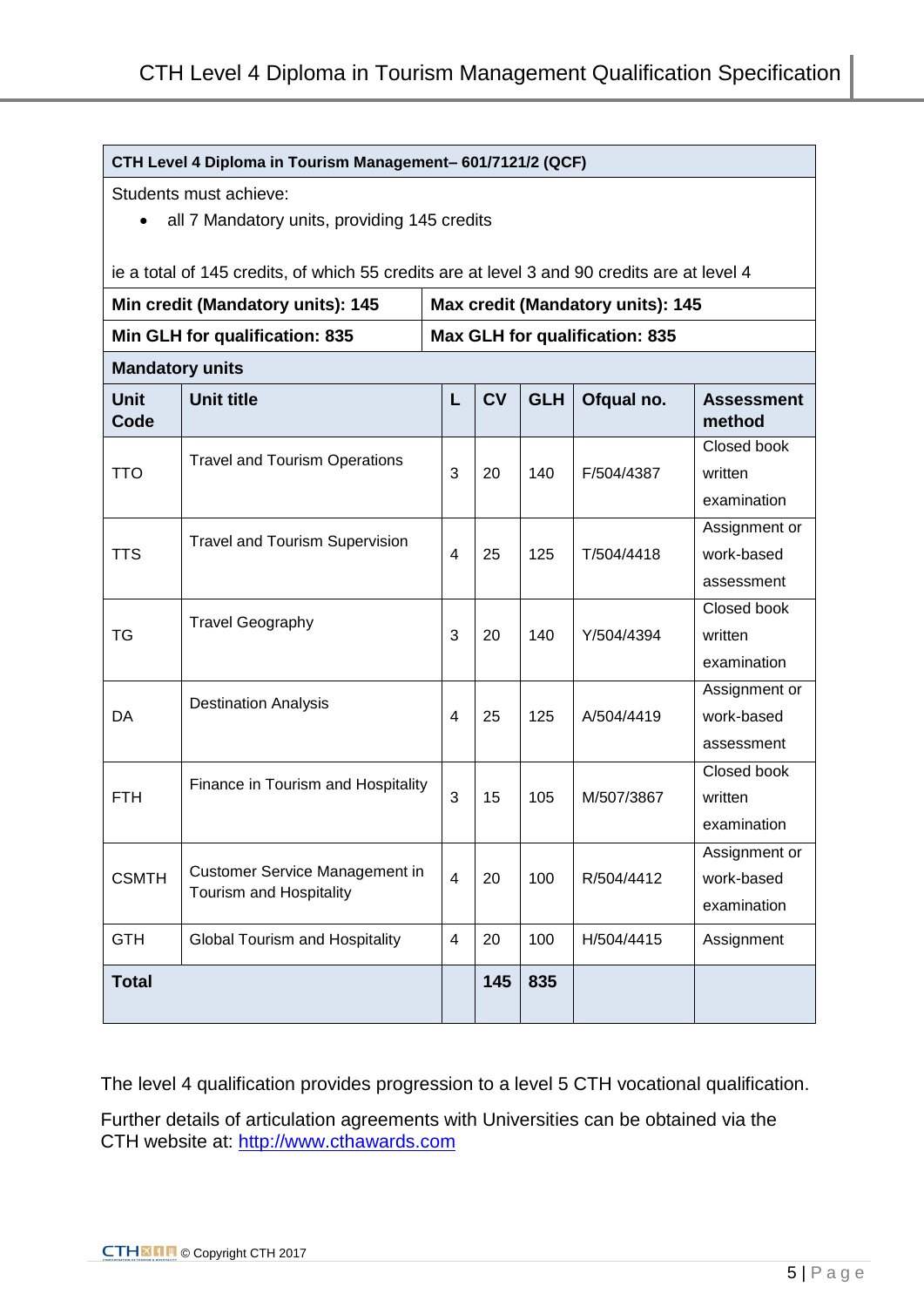#### **ASSESSMENT**

Given the broad and highly varied nature of the tourism and hospitality business, assessment of knowledge purely by examination is not generally felt to be an appropriate assessment method. Students need to demonstrate their higher-level skills and qualities specified in the learning outcomes within a heterogeneous vocational context where investigative assignments and presentations are more appropriate.

Assessment of students' work will be carried out by a range of methods including assignment, essay examination or work assessment. Students' work will be measured against the specified learning outcomes and assessment criteria of each unit. Mark schemes are provided for each unit and grading criteria are set out below to assist assessors in allocating marks.

For students who wish to progress to a university degree course, CTH recommends that where a unit offers a choice of assessment method, students should carry out assignments rather than practical assessments.

See Appendix A for specimen assessment materials.

#### **Grading criteria**

Individual units can be graded either as fail, pass, merit or distinction. However, the qualification is not subject to grading. The qualification is either achieved or not achieved.

In terms of certification, this means that students will receive a transcript of their results showing the grades for each unit successfully completed, plus the Diploma that recognises their level of achievement. Note that the Diploma does not allocate a grade.

The following table explains the generic grading criteria that should be used by centres in conjunction with the unit mark sheets to assess all students' work.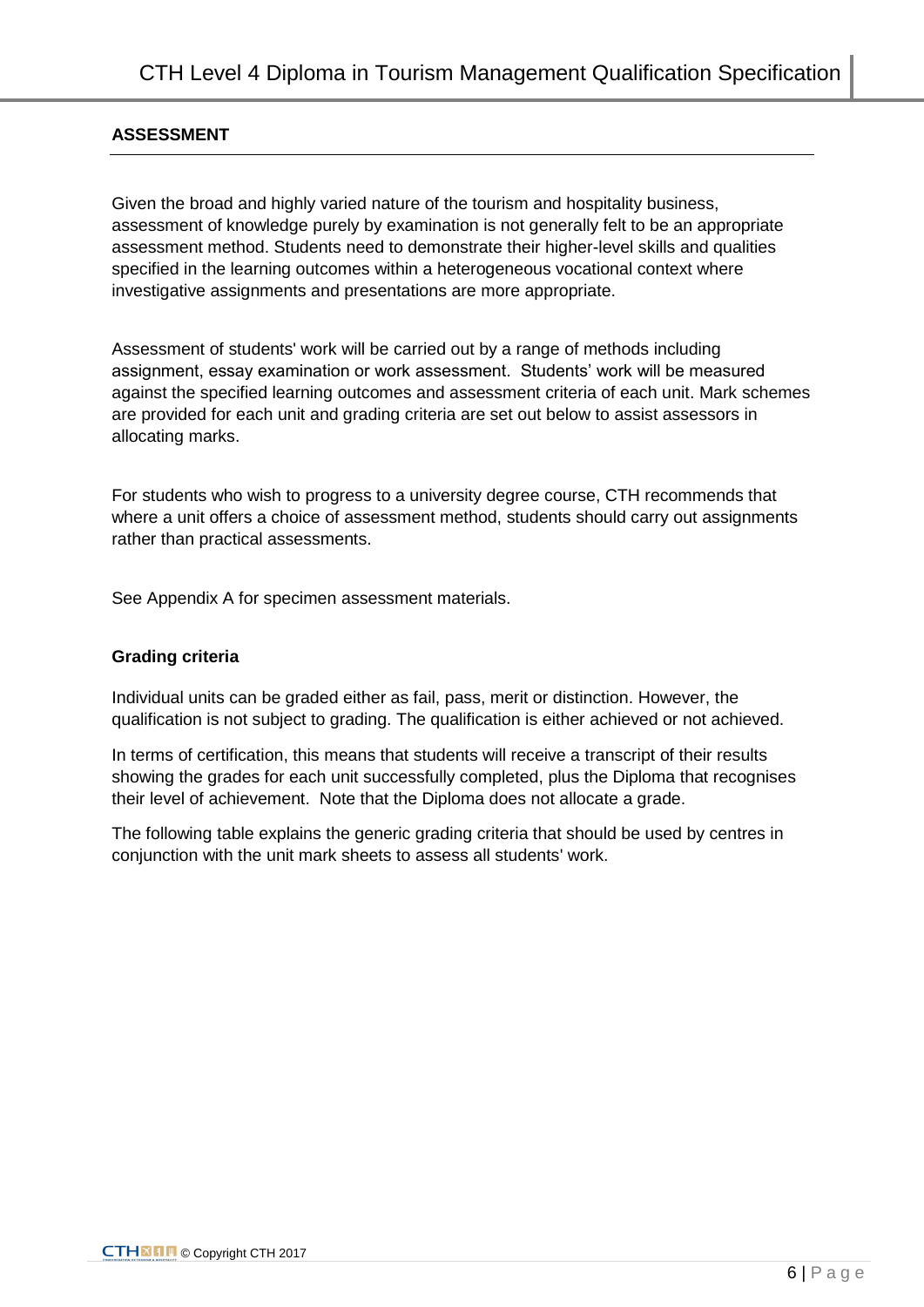# **GRADING CRITERIA**

| Level 3 | <b>Students who</b><br>fail:                                                                                | To achieve a<br>pass,<br><b>students</b><br>must:                                        | To achieve a merit<br>grade (60% to 79%)<br>students must:                                                                                                                                                                                                                                                                                                                                                                                                                                                    | To achieve a distinction<br>grade (80%+) students<br>must:                                                                                                                                                                                                                                                                                                                                                                                                                                                                                                                                                                                                                                                |
|---------|-------------------------------------------------------------------------------------------------------------|------------------------------------------------------------------------------------------|---------------------------------------------------------------------------------------------------------------------------------------------------------------------------------------------------------------------------------------------------------------------------------------------------------------------------------------------------------------------------------------------------------------------------------------------------------------------------------------------------------------|-----------------------------------------------------------------------------------------------------------------------------------------------------------------------------------------------------------------------------------------------------------------------------------------------------------------------------------------------------------------------------------------------------------------------------------------------------------------------------------------------------------------------------------------------------------------------------------------------------------------------------------------------------------------------------------------------------------|
|         | do not meet the<br>requirements of<br>the assessment<br>criteria and<br>learning<br>outcomes of the<br>unit | meet the<br>requirements<br>of the<br>assessment<br>criteria and<br>learning<br>outcomes | • meet the<br>requirements of<br>the assessment<br>criteria and<br>learning<br>outcomes<br>demonstrate a<br>level of<br>understanding of<br>key issues in the<br>area of study<br>interpret and<br>evaluate correctly<br>key concepts and<br>models<br>apply a range of<br>theories relevant<br>to the area of<br>study<br>use a range of<br>research and<br>investigative<br>techniques<br>produce work<br>that is well<br>presented, clear<br>and well<br>structured, with<br>sources clearly<br>referenced | • meet the<br>requirements of the<br>assessment criteria<br>and learning<br>outcomes<br>demonstrate in depth<br>understanding and<br>knowledge of relevant<br>issues and their<br>implications in the<br>area of study<br>provide a good level<br>of interpretation and<br>evaluation of<br>concepts and models<br>show some evidence<br>of original thinking<br>• apply a range of<br>theories in different<br>contexts<br>use a range of<br>$\bullet$<br>research and<br>investigative<br>techniques to solve<br>problems<br>• make well argued<br>conclusions or<br>recommendations<br>present work that is<br>neat, clear, well-<br>structured and<br>coherent, with<br>sources clearly<br>referenced |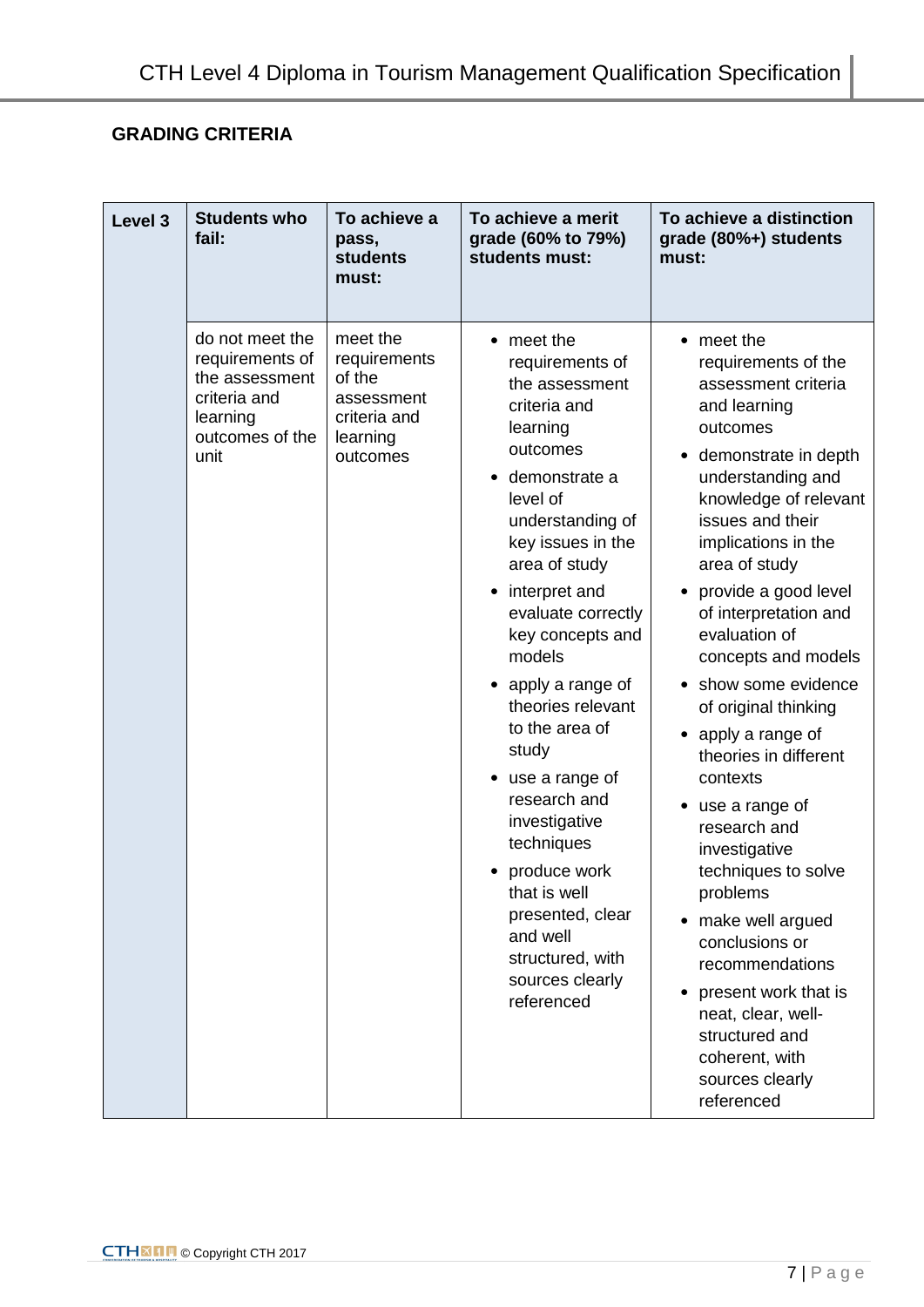# **GRADING CRITERIA**

| <b>Level</b><br>$\overline{\mathbf{4}}$ | <b>Students who</b><br>fail:                                                                                      | To achieve a<br>pass, students<br>must:                                               | To achieve a merit grade<br>(60% to 79%) students<br>must:                                                                                                                                                                                                                                                                                                                                                                                                                                                                                                                                                                                                          | To achieve a distinction<br>grade (80%+) students<br>must:                                                                                                                                                                                                                                                                                                                                                                                                                                                                                                                                                                                                                                                                                                                           |
|-----------------------------------------|-------------------------------------------------------------------------------------------------------------------|---------------------------------------------------------------------------------------|---------------------------------------------------------------------------------------------------------------------------------------------------------------------------------------------------------------------------------------------------------------------------------------------------------------------------------------------------------------------------------------------------------------------------------------------------------------------------------------------------------------------------------------------------------------------------------------------------------------------------------------------------------------------|--------------------------------------------------------------------------------------------------------------------------------------------------------------------------------------------------------------------------------------------------------------------------------------------------------------------------------------------------------------------------------------------------------------------------------------------------------------------------------------------------------------------------------------------------------------------------------------------------------------------------------------------------------------------------------------------------------------------------------------------------------------------------------------|
|                                         | do not meet<br>the<br>requirements<br>of the<br>assessment<br>criteria and<br>learning<br>outcomes of<br>the unit | meet the<br>requirements of<br>the assessment<br>criteria and<br>learning<br>outcomes | meet the requirements<br>$\bullet$<br>of the assessment<br>criteria and learning<br>outcomes<br>use, analyse and<br>$\bullet$<br>interpret quantitative<br>and qualitative data to<br>develop coherent<br>arguments<br>apply a range of<br>$\bullet$<br>theories in different<br>contexts<br>demonstrate the use of<br>a range of academic<br>research sources<br>make sound<br>$\bullet$<br>judgements that<br>accord with theories<br>and concepts in the<br>area of study<br>use established<br>٠<br>problem solving<br>techniques within the<br>area of study<br>present work that is<br>neat, clear and well<br>structured, with clearly<br>referenced sources | meet the requirements<br>of the assessment<br>criteria and learning<br>outcomes<br>apply a detailed<br>knowledge of the<br>theories, trends and<br>issues within the area<br>of study drawn from a<br>range of academic<br>research<br>evaluate the selection<br>of approaches, models<br>and tools in the area<br>of study<br>demonstrate the use<br>of a range of<br>academic research<br>sources<br>communicate the<br>results of work<br>convincingly,<br>supported by<br>structured and<br>coherent arguments<br>adapt and synthesise<br>established problem<br>solving techniques<br>make sound<br>judgements that<br>accord with theories<br>and concepts in the<br>area of study<br>present work that is<br>professional and<br>coherent, with clearly<br>referenced sources |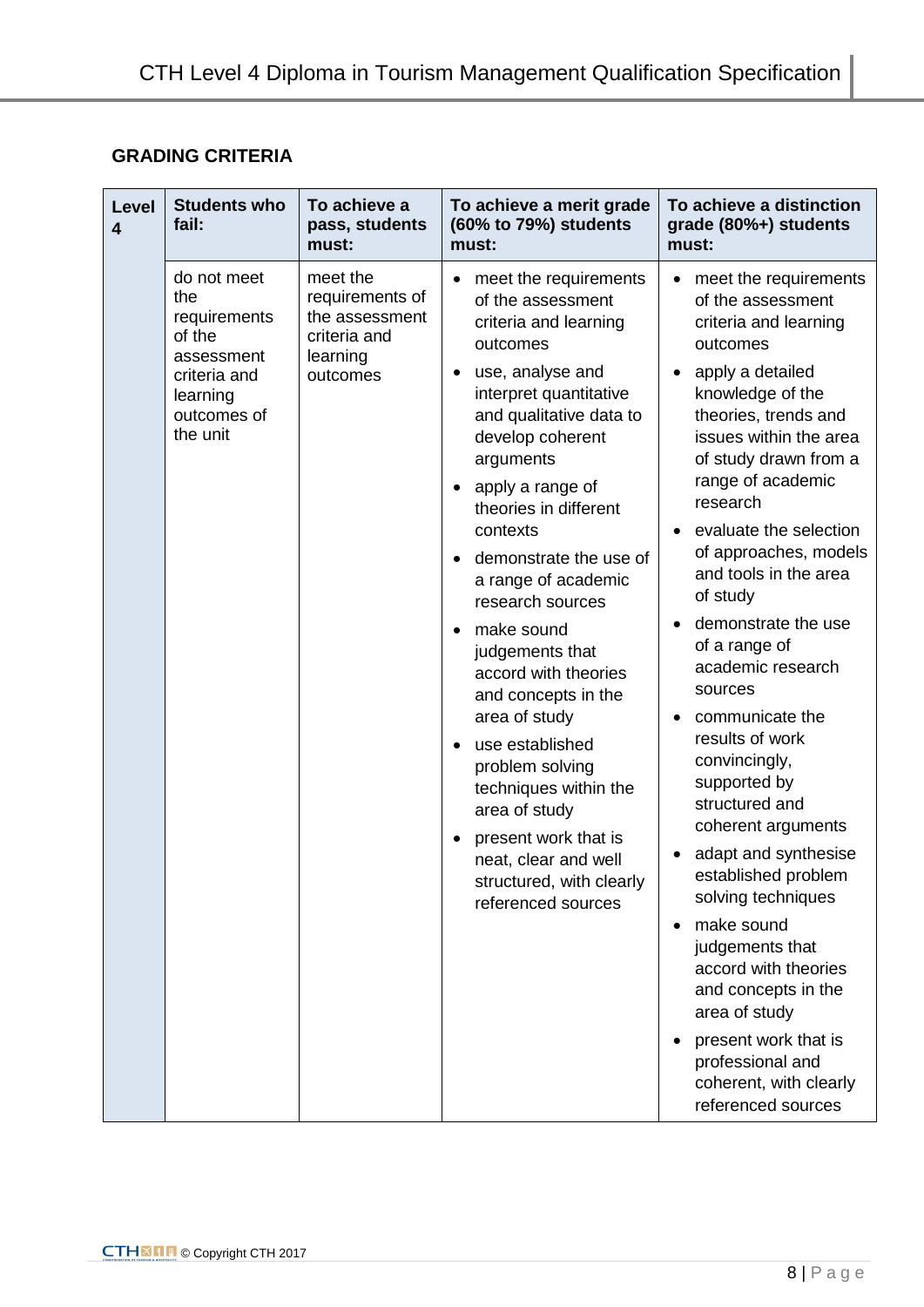**UNITS OF ASSESSMENT**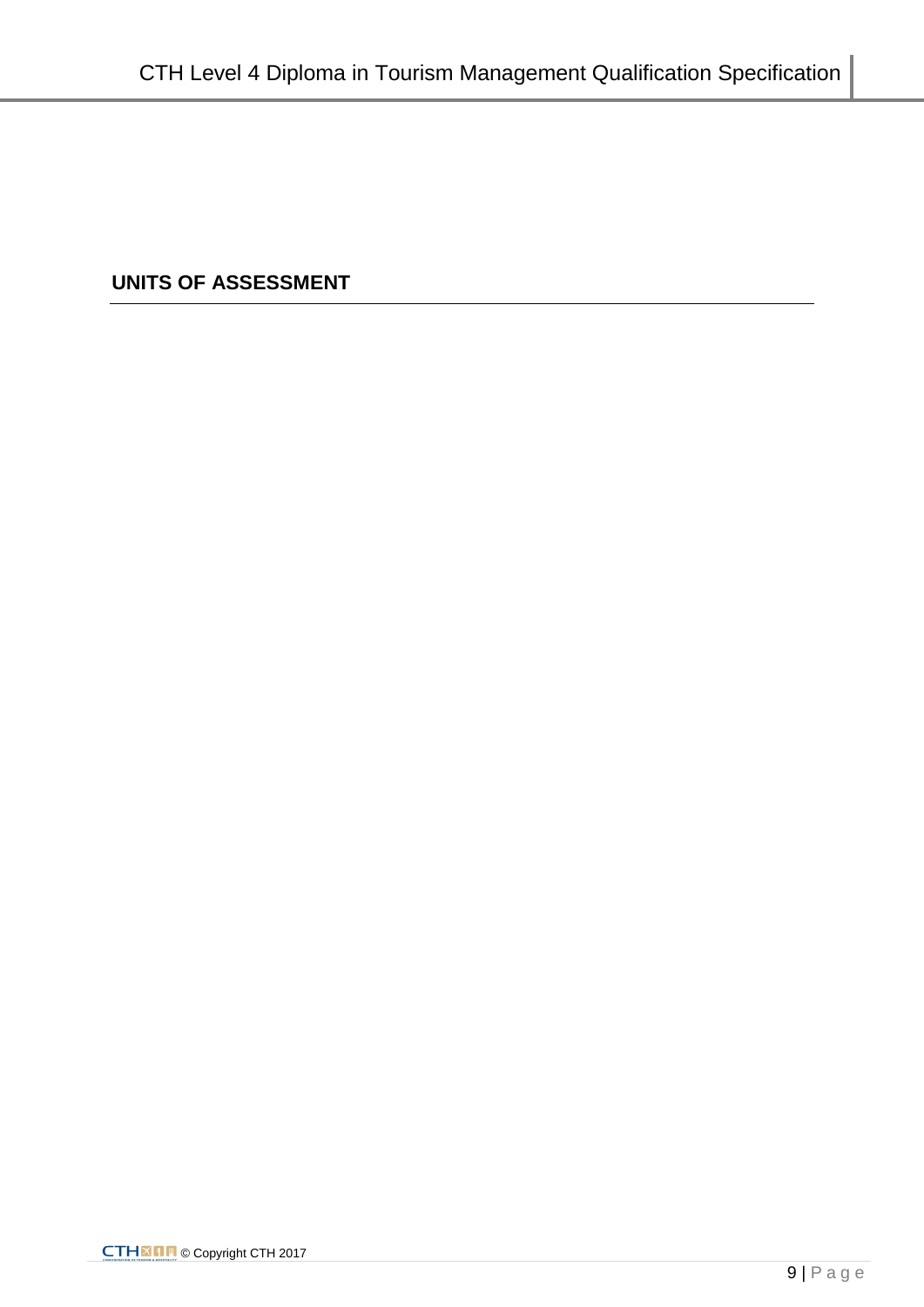| Title                                                        | <b>Travel and Tourism Operations</b>                                                                                                                                    |                                                                                                                                                                                                                                                                                                                                                               |                                                                                                                                                                                                                                                                                                                                                                                                                                                                                                                                                                                                                                                                     |  |  |
|--------------------------------------------------------------|-------------------------------------------------------------------------------------------------------------------------------------------------------------------------|---------------------------------------------------------------------------------------------------------------------------------------------------------------------------------------------------------------------------------------------------------------------------------------------------------------------------------------------------------------|---------------------------------------------------------------------------------------------------------------------------------------------------------------------------------------------------------------------------------------------------------------------------------------------------------------------------------------------------------------------------------------------------------------------------------------------------------------------------------------------------------------------------------------------------------------------------------------------------------------------------------------------------------------------|--|--|
| Unit purpose<br>and $aim(s)$                                 | This unit covers assessing the tourism sector and the factors that affect participation<br>in tourism, delivering travel and tourism services and tour guiding services |                                                                                                                                                                                                                                                                                                                                                               |                                                                                                                                                                                                                                                                                                                                                                                                                                                                                                                                                                                                                                                                     |  |  |
| Ofqual ref                                                   | F/504/4387                                                                                                                                                              |                                                                                                                                                                                                                                                                                                                                                               |                                                                                                                                                                                                                                                                                                                                                                                                                                                                                                                                                                                                                                                                     |  |  |
| <b>Unit Code</b>                                             | <b>TTO</b>                                                                                                                                                              |                                                                                                                                                                                                                                                                                                                                                               |                                                                                                                                                                                                                                                                                                                                                                                                                                                                                                                                                                                                                                                                     |  |  |
| Level                                                        | 3                                                                                                                                                                       |                                                                                                                                                                                                                                                                                                                                                               |                                                                                                                                                                                                                                                                                                                                                                                                                                                                                                                                                                                                                                                                     |  |  |
| Credit value                                                 | 20                                                                                                                                                                      |                                                                                                                                                                                                                                                                                                                                                               |                                                                                                                                                                                                                                                                                                                                                                                                                                                                                                                                                                                                                                                                     |  |  |
| <b>GLH</b>                                                   | 140                                                                                                                                                                     |                                                                                                                                                                                                                                                                                                                                                               |                                                                                                                                                                                                                                                                                                                                                                                                                                                                                                                                                                                                                                                                     |  |  |
| Learning outcomes                                            |                                                                                                                                                                         | Assessment criteria                                                                                                                                                                                                                                                                                                                                           | Indicative content                                                                                                                                                                                                                                                                                                                                                                                                                                                                                                                                                                                                                                                  |  |  |
| When awarded credit for this<br>unit, a student will:        |                                                                                                                                                                         | Assessment of this learning<br>outcome will require a student to<br>demonstrate that they can:                                                                                                                                                                                                                                                                |                                                                                                                                                                                                                                                                                                                                                                                                                                                                                                                                                                                                                                                                     |  |  |
| 1 Assess the tourism sector                                  |                                                                                                                                                                         | 1.1 Explain the factors that affect<br>the development of the tourist<br>sector<br>1.2 Explain the factors that<br>contribute to the development of<br>tourism<br>1.3 Assess the extent, quality<br>and diversity of tourism provision<br>1.4 Explain the distribution chain<br>in the tourist sector<br>1.5 Explain the nature and role of<br>intermediaries | • Factors affecting tourism<br>Special interest tourism<br>factors: evolution of transport,<br>winter sports, longer paid<br>holidays, long haul travel,<br>development of global<br>destinations, current<br>developments<br>Tour operators (independent<br>$\bullet$<br>and integrated), specialist<br>providers, package and non-<br>packaged holidays<br>Outdoor pursuits, adventure<br>$\bullet$<br>activities cultural events,<br>archaeological tours,<br>language courses,<br>educational trips, hobbies<br>and interests, sports<br>competitions, spiritual<br>interests<br>Distribution chain<br>Vertical and horizontal<br>integration<br>Intermediaries |  |  |
| 2 Assess the factors that<br>affect participation in tourism |                                                                                                                                                                         | 2.1 Define the socio-economic<br>factors that affect tourism<br>2.2 Define the motivators for<br>travel and their implications<br>2.3 Identify the way in which<br>psychographic factors affect<br>participation in tourism                                                                                                                                   | Demographics, market<br>$\bullet$<br>segmentation, social change<br>and trends, consumer<br>behaviour, increased<br>disposable income, political<br>stability<br>Travel types such as<br>$\bullet$<br>business, leisure, family<br>Danger, thrills, challenge, skill<br>$\bullet$<br>improvements, escape,<br>relaxation, discovery, status,<br>image, novelty, classification<br>of tourist groups, VALS<br>lifestyle model                                                                                                                                                                                                                                        |  |  |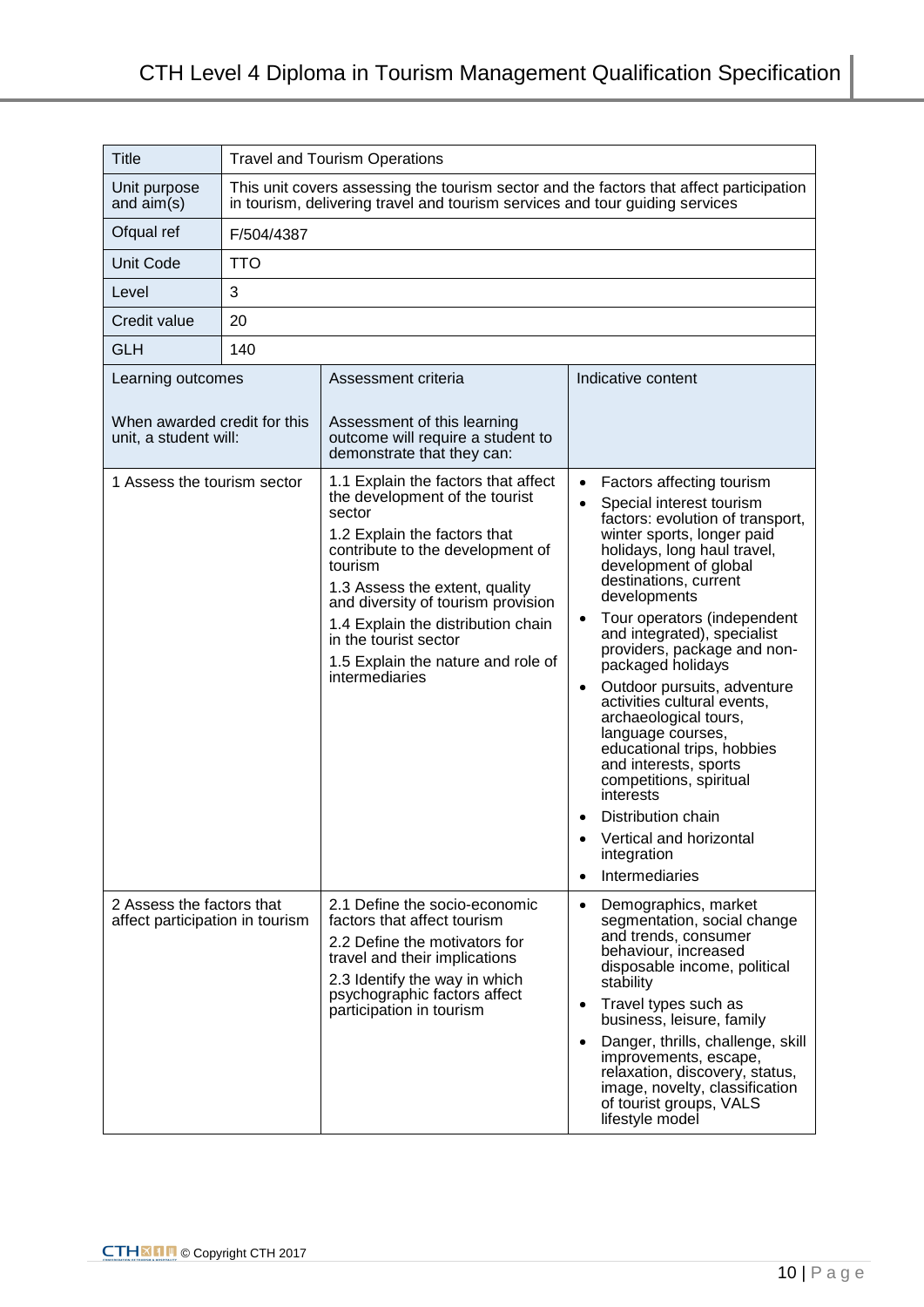| 3 Deliver travel and tourism<br>services | 3.1 Define travel agency<br>products and services<br>3.2 Maintain attractive and up to<br>date publicity and sales materials<br>3.3 Suggest products and<br>services that best meet<br>customers' needs<br>3.4 Recommend optimum<br>travelling times and modes of<br>transport that meet budgetary<br>limitations<br>3.5 Offer viable alternatives<br>within budget | Role of travel agents<br>$\bullet$<br>Products and services:<br>$\bullet$<br>packages and inclusive<br>packages, cruises, coach<br>holidays, special interests,<br>flights, rail tickets, ferry,<br>coach tickets, car hire,<br>ancillary products, travellers'<br>cheques, insurance, visa and<br>passport applications, theatre<br>tickets<br><b>Customer profiles</b><br>٠<br>Sales techniques and advice<br>$\bullet$<br>giving<br>Daily, weekly and monthly<br>$\bullet$<br>procedures, sales materials,<br>valuable documents,<br>accuracy & attractiveness of<br>window displays, late<br>availability cards and<br>advertising<br>Brochures, manuals,<br>$\bullet$<br>directories, gazetteers, tourist<br>authority publications,<br>guidebooks, magazines, |
|------------------------------------------|---------------------------------------------------------------------------------------------------------------------------------------------------------------------------------------------------------------------------------------------------------------------------------------------------------------------------------------------------------------------|---------------------------------------------------------------------------------------------------------------------------------------------------------------------------------------------------------------------------------------------------------------------------------------------------------------------------------------------------------------------------------------------------------------------------------------------------------------------------------------------------------------------------------------------------------------------------------------------------------------------------------------------------------------------------------------------------------------------------------------------------------------------|
| 4 Deliver tour guiding<br>services       | 4.1 Identify tour guiding<br>processes and standards<br>4.2 Communicate with customers<br>in a way that they can<br>understand<br>4.3 Project a friendly,<br>professional and knowledgeable<br>image<br>4.4 Manage problems in<br>accordance with organisational<br>procedures                                                                                      | internet<br>Processes: planning, dealing<br>with customers, induction,<br>welcome, meet and greet,<br>leading people on guided<br>tours<br>Standards of customer<br>$\bullet$<br>service and personal<br>presentation, recognised<br>standards (eg Blue Badge)<br>Communication techniques<br>$\bullet$<br>and interpersonal skills<br>Problems, problem solving<br>$\bullet$<br>techniques and authority<br>limits                                                                                                                                                                                                                                                                                                                                                 |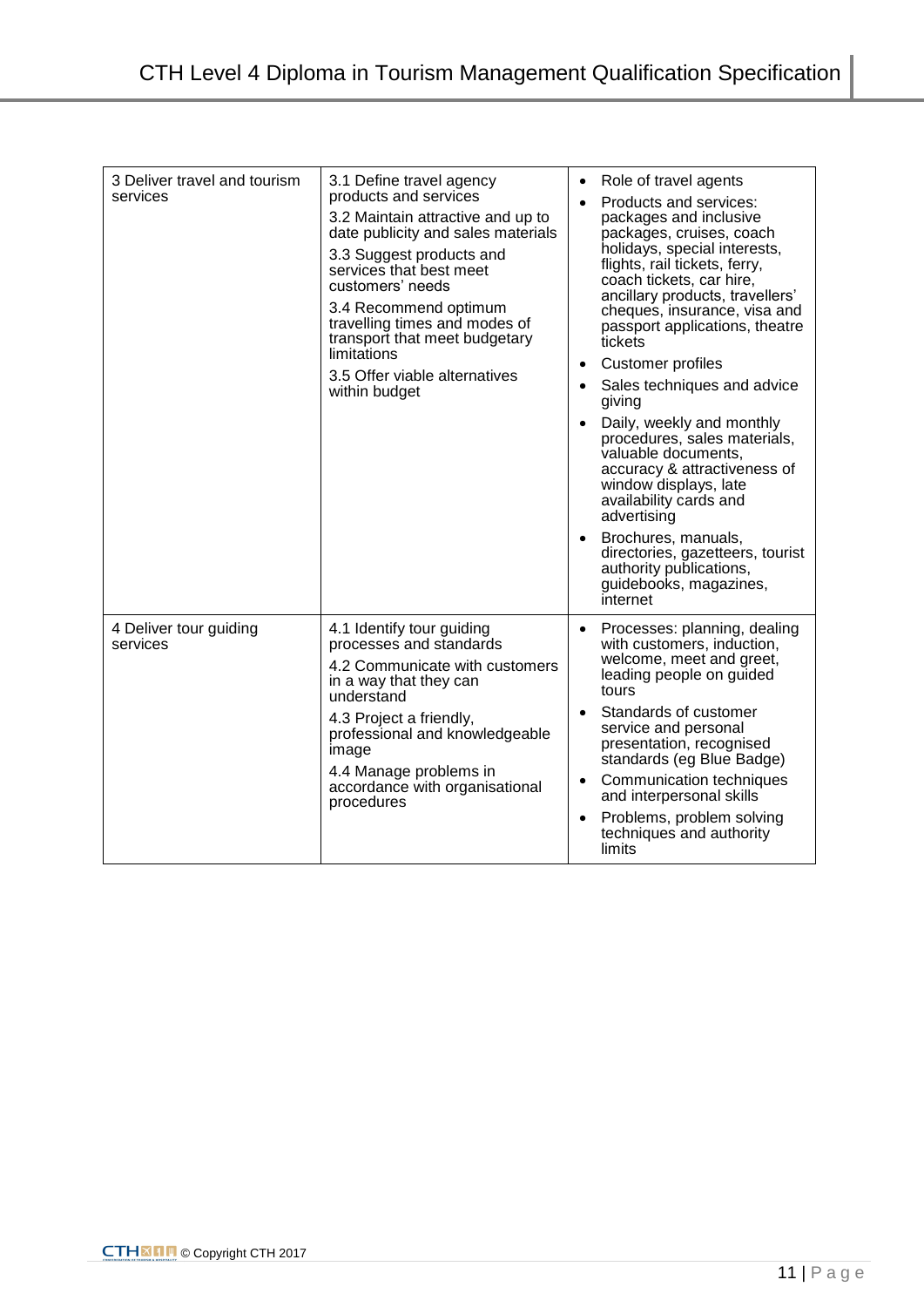| <b>Title</b>                                                               | <b>Travel and Tourism Supervision</b>                                                                |                                                                                                                                                                                                                                                                                                                                                                                                                                                                                           |                                                                                                                                                                                                                                                                                                                                                                                                                                                                                                                                                                                                                                                                                                                                                                                                                                                                                          |  |
|----------------------------------------------------------------------------|------------------------------------------------------------------------------------------------------|-------------------------------------------------------------------------------------------------------------------------------------------------------------------------------------------------------------------------------------------------------------------------------------------------------------------------------------------------------------------------------------------------------------------------------------------------------------------------------------------|------------------------------------------------------------------------------------------------------------------------------------------------------------------------------------------------------------------------------------------------------------------------------------------------------------------------------------------------------------------------------------------------------------------------------------------------------------------------------------------------------------------------------------------------------------------------------------------------------------------------------------------------------------------------------------------------------------------------------------------------------------------------------------------------------------------------------------------------------------------------------------------|--|
| Unit purpose<br>and $aim(s)$                                               | This unit covers managing a travel agency, managing tour provision and managing<br>staff performance |                                                                                                                                                                                                                                                                                                                                                                                                                                                                                           |                                                                                                                                                                                                                                                                                                                                                                                                                                                                                                                                                                                                                                                                                                                                                                                                                                                                                          |  |
| Ofqual ref                                                                 | T/504/4418                                                                                           |                                                                                                                                                                                                                                                                                                                                                                                                                                                                                           |                                                                                                                                                                                                                                                                                                                                                                                                                                                                                                                                                                                                                                                                                                                                                                                                                                                                                          |  |
| <b>Unit Code</b>                                                           | <b>TTS</b>                                                                                           |                                                                                                                                                                                                                                                                                                                                                                                                                                                                                           |                                                                                                                                                                                                                                                                                                                                                                                                                                                                                                                                                                                                                                                                                                                                                                                                                                                                                          |  |
| Level                                                                      | 4                                                                                                    |                                                                                                                                                                                                                                                                                                                                                                                                                                                                                           |                                                                                                                                                                                                                                                                                                                                                                                                                                                                                                                                                                                                                                                                                                                                                                                                                                                                                          |  |
| Credit value                                                               | 25                                                                                                   |                                                                                                                                                                                                                                                                                                                                                                                                                                                                                           |                                                                                                                                                                                                                                                                                                                                                                                                                                                                                                                                                                                                                                                                                                                                                                                                                                                                                          |  |
| <b>GLH</b>                                                                 | 125                                                                                                  |                                                                                                                                                                                                                                                                                                                                                                                                                                                                                           |                                                                                                                                                                                                                                                                                                                                                                                                                                                                                                                                                                                                                                                                                                                                                                                                                                                                                          |  |
| Learning outcomes<br>When awarded credit for this<br>unit, a student will: |                                                                                                      | Assessment criteria<br>Assessment of this learning<br>outcome will require a student to<br>demonstrate that they can:                                                                                                                                                                                                                                                                                                                                                                     | Indicative content                                                                                                                                                                                                                                                                                                                                                                                                                                                                                                                                                                                                                                                                                                                                                                                                                                                                       |  |
| 1 Manage a travel agency                                                   |                                                                                                      | 1.1 Evaluate the extent to which<br>products and services meet<br>customers' needs including<br>special interest tourism<br>1.2 Assess the value of ancillary<br>products<br>1.3 Define the legal<br>considerations and confidentiality<br>issues<br>1.4 Identify areas for<br>improvement in travel agency<br>operations<br>1.5 Identify sources of up to date<br>information to support sales<br>1.6 Assess the trends and factors<br>that will affect travel agencies in<br>the future | Daily, weekly and monthly<br>$\bullet$<br>procedures, fixed and<br>variable costs, sales<br>materials, valuable<br>documents, accuracy &<br>attractiveness of window<br>displays, late availability<br>cards and advertising<br>Membership requirements of<br>ABTA, IATÀ, ATOL,<br>advertising law, security of<br>data storage, access to client<br>records, data protection<br>Brochures, manuals,<br>directories, gazetteers, tourist<br>authority publications,<br>guidebooks, magazines,<br>internet<br>Special interest requirements:<br>$\bullet$<br>logistics, regulations, laws,<br>codes of practice, access,<br>visas, insurance,<br>accommodation, quality of<br>equipment, environmental<br>issues, education and cultural<br>awareness<br>Future factors: distribution,<br>IT, direct sales, sales points,<br>promotions, multimedia<br>distribution<br>Ancillary products |  |
| 2 Manage tour provision                                                    |                                                                                                      | 2.1 Distinguish between the<br>functions of different types of tour<br>operators<br>2.2 Identify the requirements of<br>planning and designing a tour<br>2.3 Create tours that meet<br>agreed objectives<br>2.4 Evaluate the effectiveness of                                                                                                                                                                                                                                             | Outbound, inbound,<br>domestic, independent &<br>specialist tour operators<br>Components of a package<br>holiday tour<br>Objectives of a tour<br>٠<br>Methods of promotion,<br>$\bullet$<br>marketing and selling                                                                                                                                                                                                                                                                                                                                                                                                                                                                                                                                                                                                                                                                        |  |
|                                                                            |                                                                                                      | different methods of selling a tour                                                                                                                                                                                                                                                                                                                                                                                                                                                       |                                                                                                                                                                                                                                                                                                                                                                                                                                                                                                                                                                                                                                                                                                                                                                                                                                                                                          |  |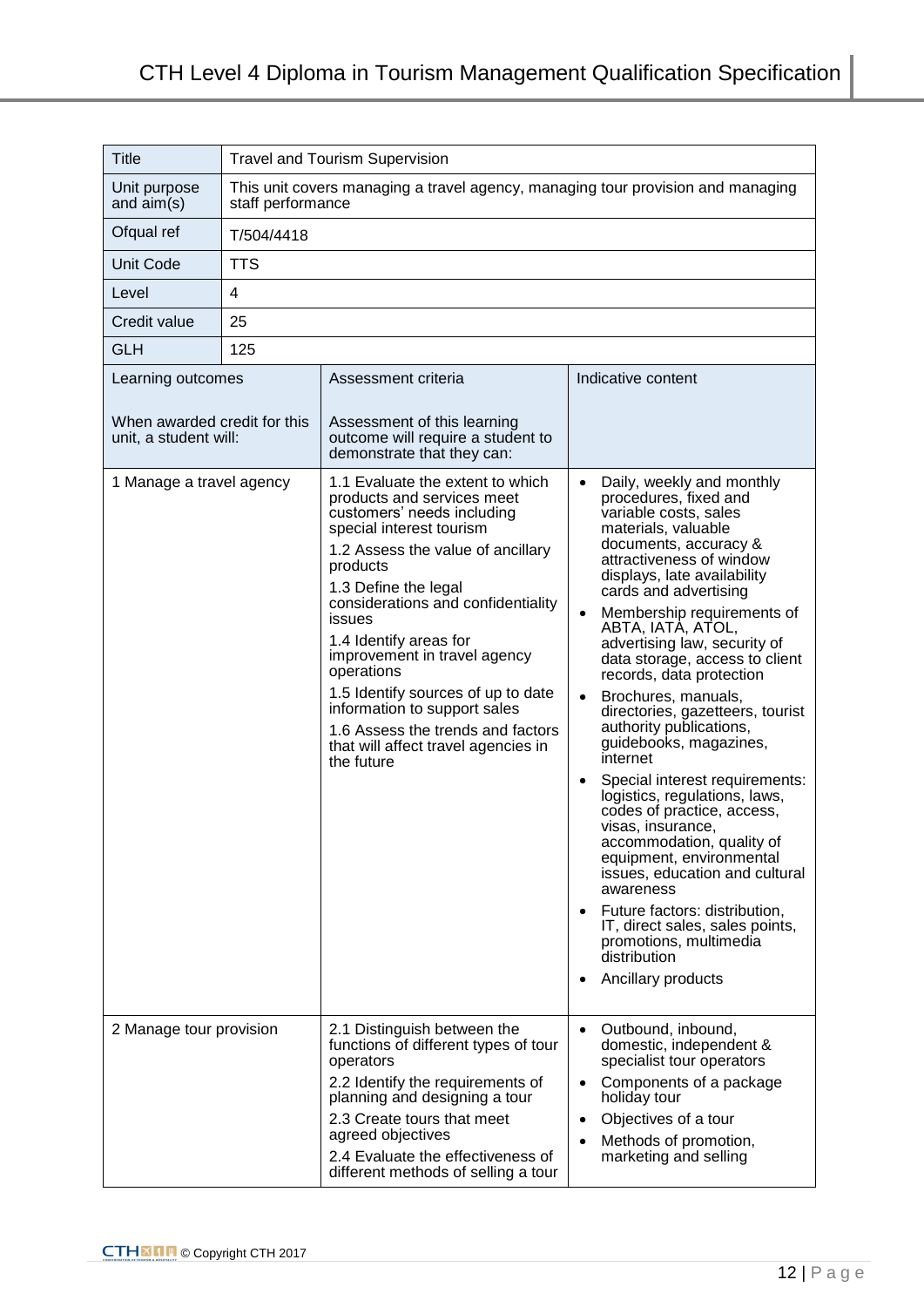| 3 Manage guided tours                                      | 3.1 Design a tour guide process<br>that meets organisational<br>objectives and standards<br>3.2 Train staff on their roles,<br>requirements and standards to<br>be maintained<br>3.3 Ensure that guided tour<br>processes include crisis and<br>contingency management<br>procedures<br>3.4 Evaluate the effectiveness<br>and profitability of guided tours                                   | Components of a guided tour<br>٠<br>Contractual implications of<br>$\bullet$<br>agreements with other<br>organisations<br>Crisis management<br>٠<br>Contingency management<br>٠<br>Cost-benefit analysis<br>٠                                                                                                                                                                                                                                                      |
|------------------------------------------------------------|-----------------------------------------------------------------------------------------------------------------------------------------------------------------------------------------------------------------------------------------------------------------------------------------------------------------------------------------------------------------------------------------------|--------------------------------------------------------------------------------------------------------------------------------------------------------------------------------------------------------------------------------------------------------------------------------------------------------------------------------------------------------------------------------------------------------------------------------------------------------------------|
| 4 Manage the performance<br>of staff in travel and tourism | 4.1 Agree targets and objectives<br>that align with business needs<br>4.2 Provide training interventions<br>that meet identified needs<br>4.3 Allocate and direct work to<br>meet performance targets and<br>quality standards<br>4.4 Manage underperformance<br>and in accordance with<br>organisational requirements<br>4.5 Analyse the principles of<br>recruitment and selection of staff | Objective setting<br>$\bullet$<br>Training needs analysis<br>$\bullet$<br>Training techniques in selling<br>$\bullet$<br>and customer service skills,<br>product and service<br>knowledge<br>Training design<br>$\bullet$<br>Training interventions (eg<br>classroom, coaching,<br>shadowing etc)<br>Review processes<br>٠<br>Team building<br>٠<br>Performance management<br>٠<br>Discipline and grievance<br>$\bullet$<br>processes<br>Recruitment and selection |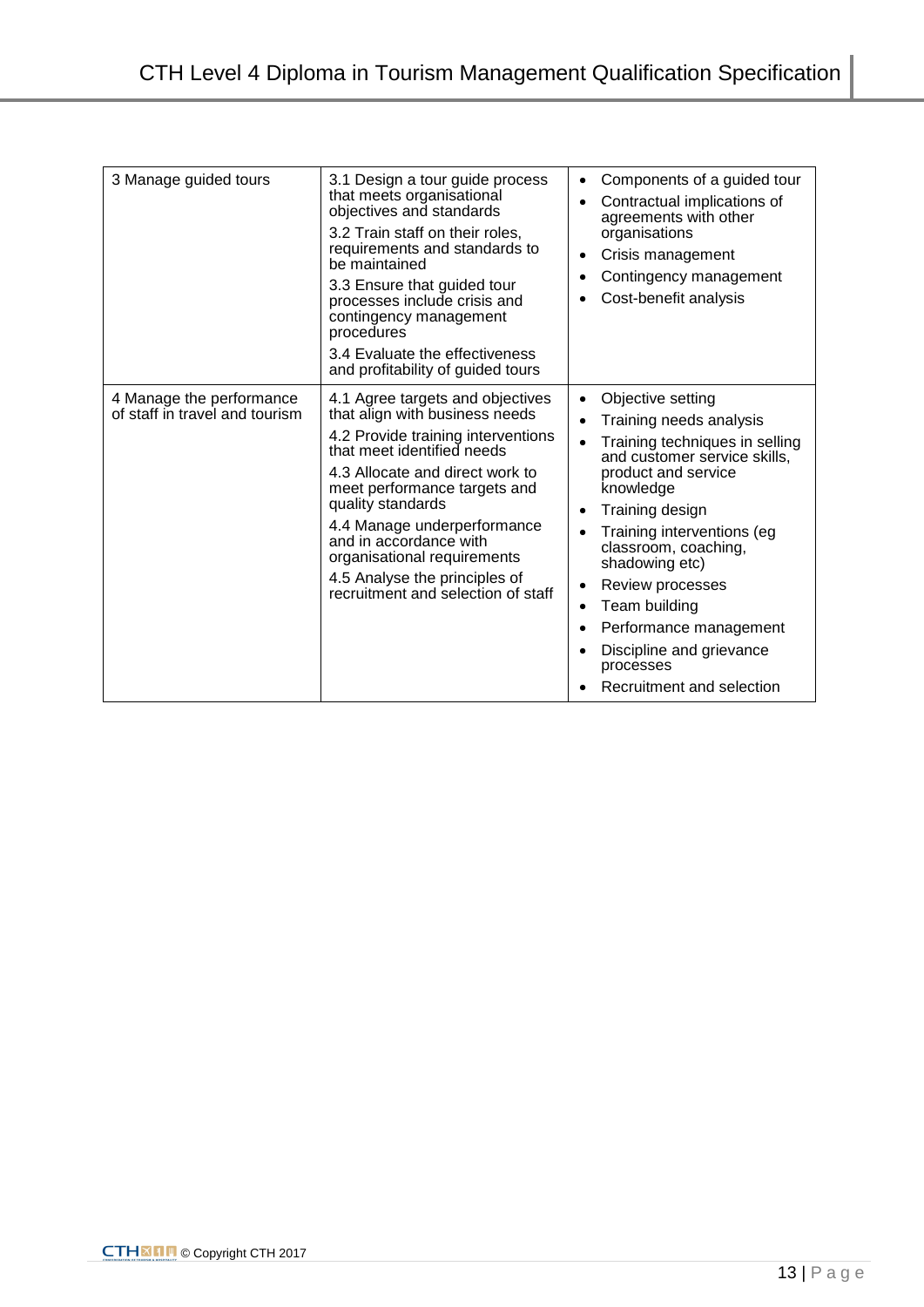| Title                                                             | <b>Travel Geography</b>                                                                                                                                   |                                                                                                                                                                                                                                                                                                                                                                                            |                                                                                                                                                                                                                                                                                                                                                                                                                                                             |  |
|-------------------------------------------------------------------|-----------------------------------------------------------------------------------------------------------------------------------------------------------|--------------------------------------------------------------------------------------------------------------------------------------------------------------------------------------------------------------------------------------------------------------------------------------------------------------------------------------------------------------------------------------------|-------------------------------------------------------------------------------------------------------------------------------------------------------------------------------------------------------------------------------------------------------------------------------------------------------------------------------------------------------------------------------------------------------------------------------------------------------------|--|
| Unit purpose<br>and $aim(s)$                                      | This unit covers understanding the features of travel geography, patterns of<br>domestic and international tourism and the nature of tourism destinations |                                                                                                                                                                                                                                                                                                                                                                                            |                                                                                                                                                                                                                                                                                                                                                                                                                                                             |  |
| Ofqual ref                                                        | Y/504/4394                                                                                                                                                |                                                                                                                                                                                                                                                                                                                                                                                            |                                                                                                                                                                                                                                                                                                                                                                                                                                                             |  |
| <b>Unit Code</b>                                                  | <b>TG</b>                                                                                                                                                 |                                                                                                                                                                                                                                                                                                                                                                                            |                                                                                                                                                                                                                                                                                                                                                                                                                                                             |  |
| Level                                                             | 3                                                                                                                                                         |                                                                                                                                                                                                                                                                                                                                                                                            |                                                                                                                                                                                                                                                                                                                                                                                                                                                             |  |
| Credit value                                                      | 20                                                                                                                                                        |                                                                                                                                                                                                                                                                                                                                                                                            |                                                                                                                                                                                                                                                                                                                                                                                                                                                             |  |
| <b>GLH</b>                                                        | 140                                                                                                                                                       |                                                                                                                                                                                                                                                                                                                                                                                            |                                                                                                                                                                                                                                                                                                                                                                                                                                                             |  |
| Learning outcomes                                                 |                                                                                                                                                           | Assessment criteria                                                                                                                                                                                                                                                                                                                                                                        | Indicative content                                                                                                                                                                                                                                                                                                                                                                                                                                          |  |
| When awarded credit for this<br>unit, a student will:             |                                                                                                                                                           | Assessment of this learning<br>outcome will require a student to<br>demonstrate that they can:                                                                                                                                                                                                                                                                                             |                                                                                                                                                                                                                                                                                                                                                                                                                                                             |  |
| 1 Understand the features of<br>travel geography                  |                                                                                                                                                           | 1.1 Identify geographical and<br>geological features of a tourist<br>region<br>1.2 Identify meteorological<br>features of a tourist region<br>1.3 Assess the geographical<br>appeal of international travel<br>destinations for different types of<br>tourist                                                                                                                              | World travel geography<br>(continents, countries,<br>regions)<br>Characteristics and appeal of<br>natural resources ie landform<br>landscapes deserts, rivers,<br>mountain ranges, lakes,<br>coastlines, seas, oceans,<br>islands<br>Tourist appeal of coastal and<br>beach development, wildlife<br>resources, national parks,<br>protected landscapes<br>Climates and seasons of<br>different regions, time zones,<br>dateline, latitude and<br>longitude |  |
| 2 Understand patterns of<br>domestic and international<br>tourism |                                                                                                                                                           | 2.1 Explain the role of travel<br>geography in tourism<br>2.2 Assess the patterns of<br>tourism and their advantages and<br>disadvantages<br>2.3 Identify the inter-relationships<br>of core and peripheral regions of<br>world tourism<br>2.4 Assess the economic value<br>of domestic and international<br>tourism                                                                       | Definition of tourist and<br>$\bullet$<br>tourism and the tourist<br>system<br>Tourist patterns (domestic<br>and international)<br>Directional flows of<br>international and domestic<br>tourists<br>Economic value of tourism<br>$\bullet$<br>Other ie non-economic value<br>of tourism eg sustainability                                                                                                                                                  |  |
| 3 Understand the nature of<br>tourism destinations                |                                                                                                                                                           | 3.1 Explain the features of<br>different types of destination<br>3.2 Explain the primary and<br>secondary features of different<br>types of destination<br>3.3 Explain the social and<br>cultural features of different types<br>of destination<br>3.4 Describe the strengths of a<br>destination (access, attractions,<br>accommodation, activities,<br>amenities and ancillary services) | Self-contained resorts,<br>$\bullet$<br>villages, towns, capital cities,<br>areas, regions, countries,<br>traditional centres touring<br>centres, purpose-built resorts,<br>evolving concept of<br>destinations<br>Primary features: climate,<br>٠<br>ecology, cultural traditions,<br>architecture, landforms<br>Secondary features: hotels,<br>catering, transport, activities,<br>amusements,                                                            |  |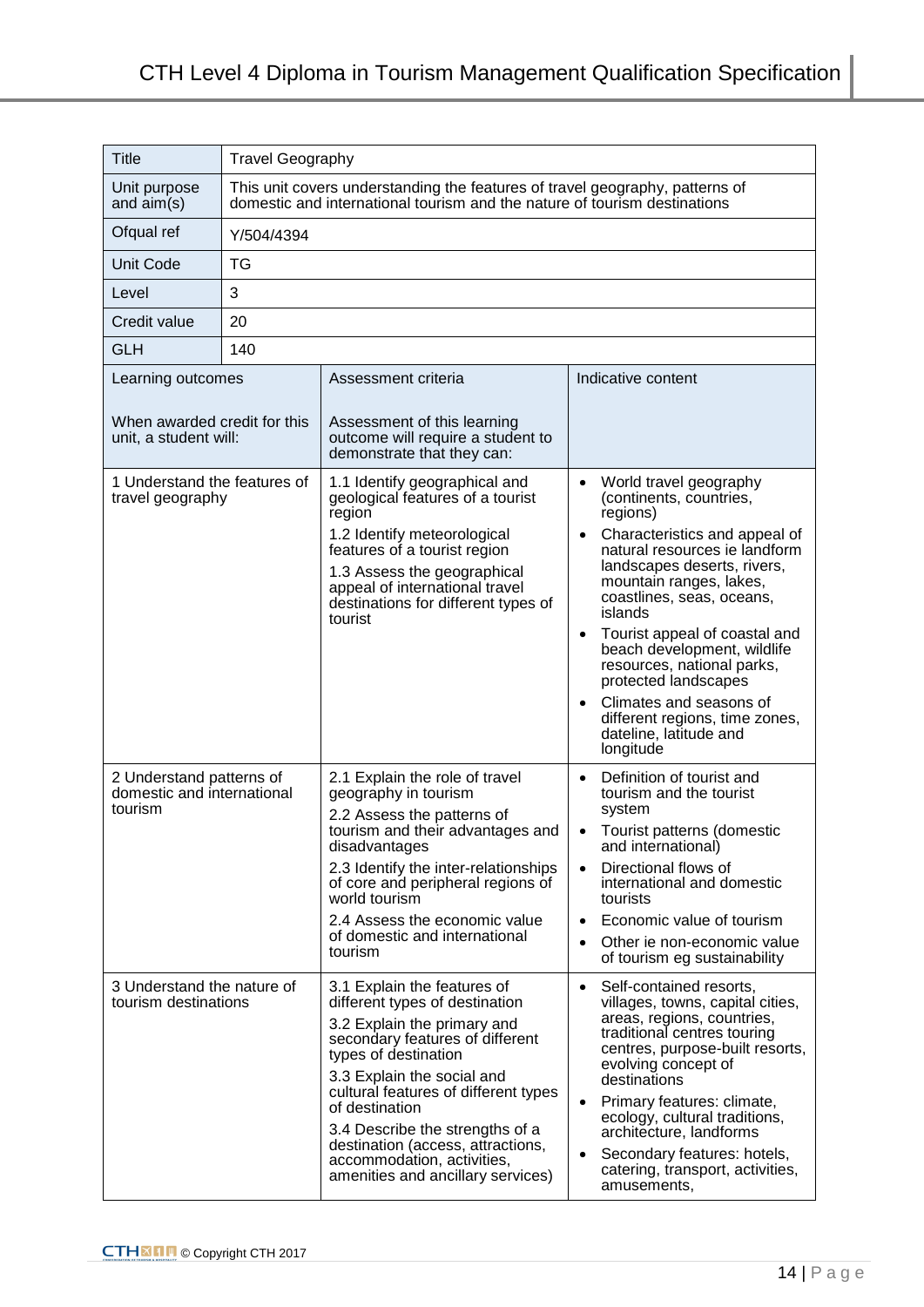| 3 Understand the nature of<br>tourism destinations contd. | $\bullet$ | Attractions, resorts, cities,<br>countryside areas, beaches,<br>historical and cultural<br>destinations                                                                   |
|-----------------------------------------------------------|-----------|---------------------------------------------------------------------------------------------------------------------------------------------------------------------------|
|                                                           | $\bullet$ | Air, sea, road, rail networks,<br>cruises                                                                                                                                 |
|                                                           | $\bullet$ | Features: tourist destination<br>activities, natural disasters,<br>established and developing<br>destinations, national and<br>regional reasons for<br>developing tourism |
|                                                           | $\bullet$ | Risks eg adverse<br>meteorological phenomena,<br>natural disasters, wild<br>animals, pollution, disease,<br>political problems, finance                                   |
|                                                           | $\bullet$ | Grading systems eg Blue<br>Flag                                                                                                                                           |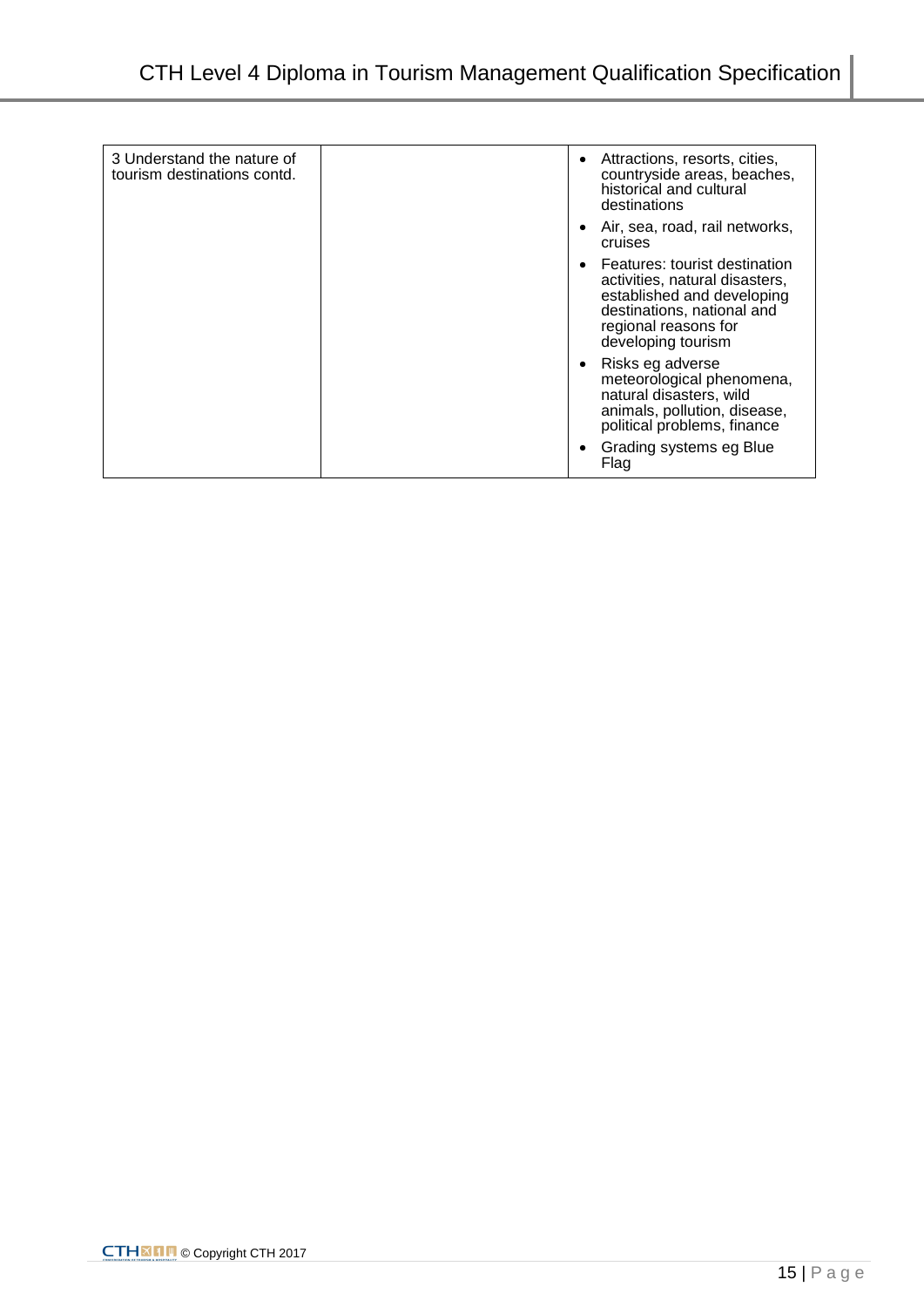| <b>Title</b>                                                                                 | <b>Destination Analysis</b>                                                                                                                                                      |                                                                                                                                                                                                                                                                                                                                                                                                                                                                                                                                                                                                                                                                                                                                                                                                                                                                                                                       |                                                                                                                                                                                                                                                                                                                                                                                                                                                                                                                                                                                                                                                                                                                                                                                                                                                                                                                                 |
|----------------------------------------------------------------------------------------------|----------------------------------------------------------------------------------------------------------------------------------------------------------------------------------|-----------------------------------------------------------------------------------------------------------------------------------------------------------------------------------------------------------------------------------------------------------------------------------------------------------------------------------------------------------------------------------------------------------------------------------------------------------------------------------------------------------------------------------------------------------------------------------------------------------------------------------------------------------------------------------------------------------------------------------------------------------------------------------------------------------------------------------------------------------------------------------------------------------------------|---------------------------------------------------------------------------------------------------------------------------------------------------------------------------------------------------------------------------------------------------------------------------------------------------------------------------------------------------------------------------------------------------------------------------------------------------------------------------------------------------------------------------------------------------------------------------------------------------------------------------------------------------------------------------------------------------------------------------------------------------------------------------------------------------------------------------------------------------------------------------------------------------------------------------------|
| Unit purpose<br>and $aim(s)$                                                                 | This unit covers understanding the principles of destination analysis, carrying out a<br>destination audit and assessing the factors that affect tourism destination development |                                                                                                                                                                                                                                                                                                                                                                                                                                                                                                                                                                                                                                                                                                                                                                                                                                                                                                                       |                                                                                                                                                                                                                                                                                                                                                                                                                                                                                                                                                                                                                                                                                                                                                                                                                                                                                                                                 |
| Ofqual ref                                                                                   | A/504/4419                                                                                                                                                                       |                                                                                                                                                                                                                                                                                                                                                                                                                                                                                                                                                                                                                                                                                                                                                                                                                                                                                                                       |                                                                                                                                                                                                                                                                                                                                                                                                                                                                                                                                                                                                                                                                                                                                                                                                                                                                                                                                 |
| <b>Unit Code</b>                                                                             | DA                                                                                                                                                                               |                                                                                                                                                                                                                                                                                                                                                                                                                                                                                                                                                                                                                                                                                                                                                                                                                                                                                                                       |                                                                                                                                                                                                                                                                                                                                                                                                                                                                                                                                                                                                                                                                                                                                                                                                                                                                                                                                 |
| Level                                                                                        | 4                                                                                                                                                                                |                                                                                                                                                                                                                                                                                                                                                                                                                                                                                                                                                                                                                                                                                                                                                                                                                                                                                                                       |                                                                                                                                                                                                                                                                                                                                                                                                                                                                                                                                                                                                                                                                                                                                                                                                                                                                                                                                 |
| Credit value                                                                                 | 25                                                                                                                                                                               |                                                                                                                                                                                                                                                                                                                                                                                                                                                                                                                                                                                                                                                                                                                                                                                                                                                                                                                       |                                                                                                                                                                                                                                                                                                                                                                                                                                                                                                                                                                                                                                                                                                                                                                                                                                                                                                                                 |
| <b>GLH</b>                                                                                   | 125                                                                                                                                                                              |                                                                                                                                                                                                                                                                                                                                                                                                                                                                                                                                                                                                                                                                                                                                                                                                                                                                                                                       |                                                                                                                                                                                                                                                                                                                                                                                                                                                                                                                                                                                                                                                                                                                                                                                                                                                                                                                                 |
| Learning outcomes                                                                            |                                                                                                                                                                                  | Assessment criteria                                                                                                                                                                                                                                                                                                                                                                                                                                                                                                                                                                                                                                                                                                                                                                                                                                                                                                   | Indicative content                                                                                                                                                                                                                                                                                                                                                                                                                                                                                                                                                                                                                                                                                                                                                                                                                                                                                                              |
| When awarded credit for this<br>unit, a student will:                                        |                                                                                                                                                                                  | Assessment of this learning<br>outcome will require a student to<br>demonstrate that they can:                                                                                                                                                                                                                                                                                                                                                                                                                                                                                                                                                                                                                                                                                                                                                                                                                        |                                                                                                                                                                                                                                                                                                                                                                                                                                                                                                                                                                                                                                                                                                                                                                                                                                                                                                                                 |
| 1 Understand the principles<br>of destination analysis<br>2 Carry out a destination<br>audit |                                                                                                                                                                                  | 1.1 Explain the purposes of<br>destination analysis<br>1.2 Explain the principles of data<br>collection and analysis<br>1.3 Explain how to assess the risks<br>associated with a tourist<br>destination<br>1.4 Explain the importance of the<br>accessibility of a tourist destination<br>2.1 Identify the market and<br>competitive environment of a<br>destination<br>2.2 Research the factors that affect<br>tourists' choice of destination<br>2.3 Analyse the features and<br>strengths of different types of<br>destination (access, attractions,<br>accommodation, activities,<br>amenities and ancillary services)<br>2.4 Analyse the stage of a<br>destination in the Tourism Area<br>Life Cycle (TALC)<br>2.5 Assess the risks and<br>development needs with a tourist<br>destination<br>2.6 Make viable recommendations<br>for the development of a<br>destination which meet<br>organisational objectives | Differences between primary<br>$\bullet$<br>and secondary data<br>Evolving nature of destinations<br>$\bullet$<br>Risks eg adverse<br>$\bullet$<br>meteorological phenomena,<br>natural disasters, wild animals,<br>pollution, disease, political<br>problems, finance, political and<br>economic stability<br>6 As of destination analysis<br>$\bullet$<br>Use of SWOT and PESTLE to<br>identify competitive advantage<br>of a destination<br>Socio-economic groups of<br>$\bullet$<br>tourist (inc. age distributions,<br>income, adventure,<br>independent travellers,<br>assisted/packages<br>Factors: cost, VFR business,<br>preferred activities, climate,<br>budget<br>Political and economic features<br>$\bullet$<br>different types of destination<br>TALC (Product lifecycle, resort<br>$\bullet$<br>lifecycle)<br>Product portfolio<br>$\bullet$<br>Factors affecting accessibility<br>$\bullet$<br>of destinations |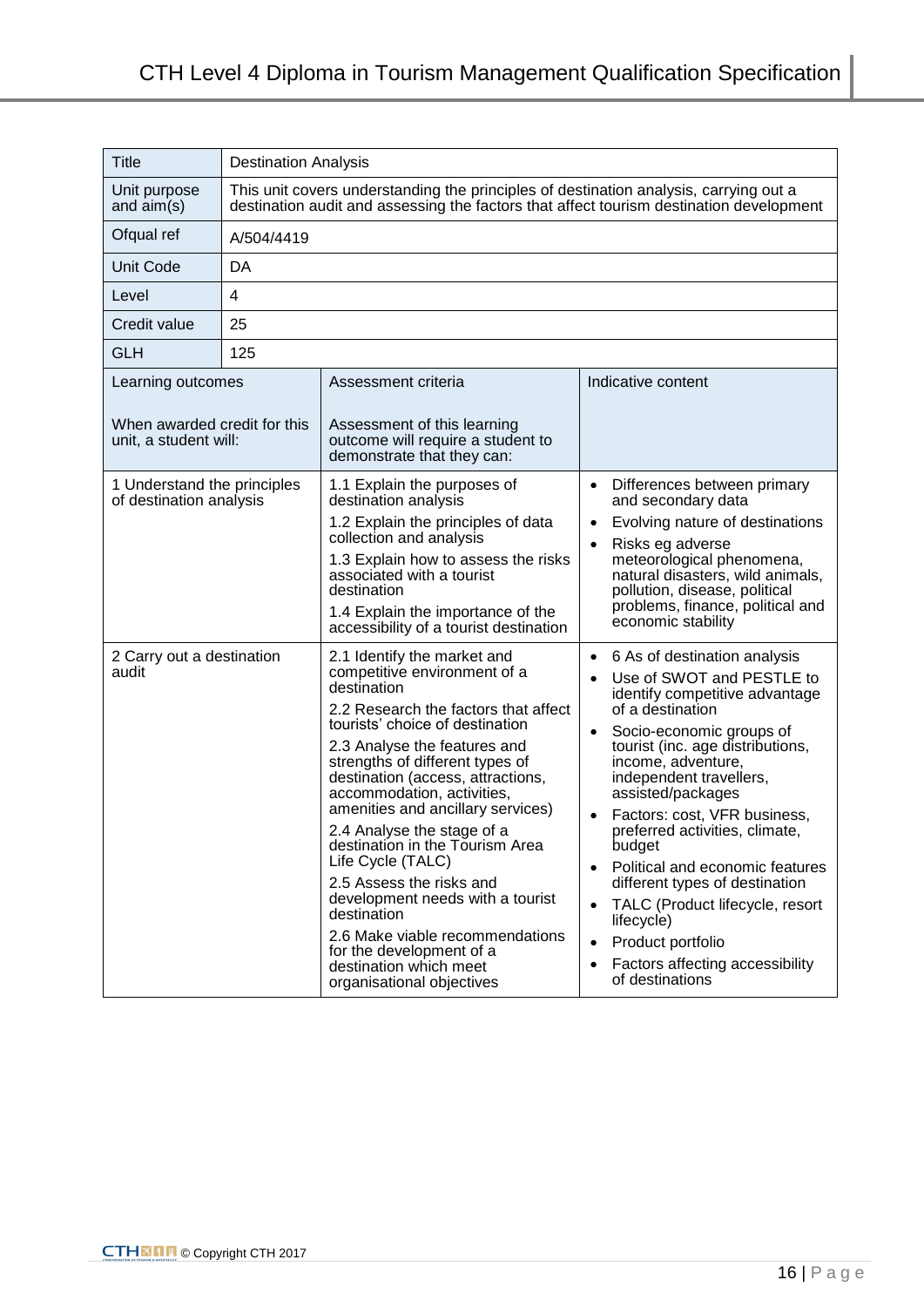| 3 Assess the factors that<br>affect tourism destination<br>development | 3.1 Determine the factors to be<br>considered when developing a<br>destination<br>3.2 Assess the impact of<br>technology on destination<br>development<br>3.3 Assess the impact of ethnic<br>tourism, culture, ecotourism and<br>sustainability on destination<br>development<br>3.4 Assess the reliability, suitability<br>and frequency of transport for<br>different geographical regions | Political/economic features:<br>governmental input; types and<br>purpose of tourism investment<br>incentives; reasons for<br>controlling growth; control of<br>standards; advantages of<br>hosting special events<br>Product life cycle, resort<br>$\bullet$<br>development model, spatial<br>process of tourism<br>development, seaside and<br>tourist resort model, policies<br>and practices for beach<br>development and its impact on<br>host region, destination<br>planning and sustainable and<br>alternative destination<br>development<br>Virtual reality and information<br>technology<br>Importance of accessibility and<br>transport links |
|------------------------------------------------------------------------|----------------------------------------------------------------------------------------------------------------------------------------------------------------------------------------------------------------------------------------------------------------------------------------------------------------------------------------------------------------------------------------------|---------------------------------------------------------------------------------------------------------------------------------------------------------------------------------------------------------------------------------------------------------------------------------------------------------------------------------------------------------------------------------------------------------------------------------------------------------------------------------------------------------------------------------------------------------------------------------------------------------------------------------------------------------|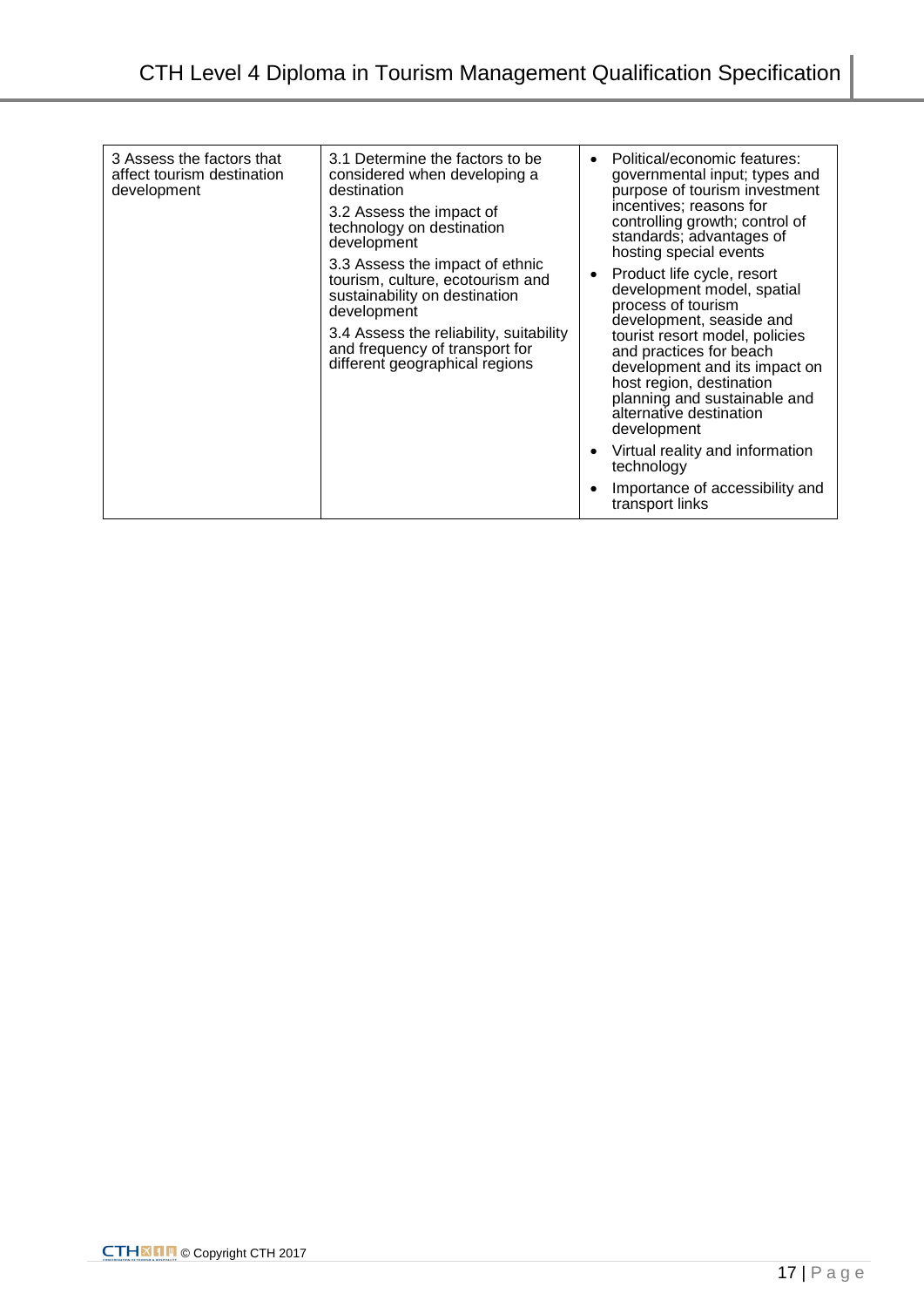| <b>Title</b>                                                                                                                                                            | Finance in Tourism and Hospitality                                                                                                                                                                                                                                                             |                                                                                                     |                                                                                                                                                                                      |
|-------------------------------------------------------------------------------------------------------------------------------------------------------------------------|------------------------------------------------------------------------------------------------------------------------------------------------------------------------------------------------------------------------------------------------------------------------------------------------|-----------------------------------------------------------------------------------------------------|--------------------------------------------------------------------------------------------------------------------------------------------------------------------------------------|
| Unit purpose<br>and $aim(s)$                                                                                                                                            | This unit enables students to gain an understanding of main sources of finance, to<br>understand the relationships between cost volume and profit, to carry out specific<br>costing practices and make recommendations on prices and interpret business<br>performance using recognised tools. |                                                                                                     |                                                                                                                                                                                      |
|                                                                                                                                                                         | It is not an in-depth accounting unit, and this should be borne in mind when planning<br>and executing the delivery.                                                                                                                                                                           |                                                                                                     |                                                                                                                                                                                      |
| Ofqual ref                                                                                                                                                              | M/507/3867                                                                                                                                                                                                                                                                                     |                                                                                                     |                                                                                                                                                                                      |
| <b>Unit Code</b>                                                                                                                                                        | <b>FTH</b>                                                                                                                                                                                                                                                                                     |                                                                                                     |                                                                                                                                                                                      |
| Level                                                                                                                                                                   | 3                                                                                                                                                                                                                                                                                              |                                                                                                     |                                                                                                                                                                                      |
| Credit value                                                                                                                                                            | 15                                                                                                                                                                                                                                                                                             |                                                                                                     |                                                                                                                                                                                      |
| <b>GLH</b>                                                                                                                                                              | 105                                                                                                                                                                                                                                                                                            |                                                                                                     |                                                                                                                                                                                      |
| Learning outcomes                                                                                                                                                       |                                                                                                                                                                                                                                                                                                | Assessment criteria                                                                                 | Indicative content                                                                                                                                                                   |
| When awarded credit for this<br>unit, a student will:                                                                                                                   |                                                                                                                                                                                                                                                                                                | Assessment of this learning<br>outcome will require a student to<br>demonstrate that they can:      |                                                                                                                                                                                      |
| 1. Understand the sources of<br>income generation and other<br>funding in the tourism and                                                                               |                                                                                                                                                                                                                                                                                                | 1.1 Describe sources of income<br>generation.                                                       | Sales, commission, grants,<br>sponsorship,                                                                                                                                           |
| hospitality industry.                                                                                                                                                   |                                                                                                                                                                                                                                                                                                | 1.2 Describe sources of funding.                                                                    | Retained profits, investors, bank<br>loans, mortgages, creditors;                                                                                                                    |
| 2. Understand the operation<br>of the business in terms of<br>the elements of costs.                                                                                    |                                                                                                                                                                                                                                                                                                | 2.1 Describe the elements of cost<br>found within the tourism and<br>hospitality industry.          | Materials, consumables, labour,<br>overheads,                                                                                                                                        |
|                                                                                                                                                                         |                                                                                                                                                                                                                                                                                                | 2.2 Describe some of the key<br>aspects of effective control systems<br>for high value assets.      | Cash control, bank reconciliation,<br>control of purchasing and storage<br>of consumables                                                                                            |
| 3. Be able to apply the<br>concept of marginal costing<br>to price setting, particularly<br>as applied to those costs<br>which change with time or<br>level of activity |                                                                                                                                                                                                                                                                                                | 3.1 Identify operations when this is<br>a useful tool.<br>3.2 Calculate marginal costs and          | The nature of costs in relation to<br>sales, ranging from fixed to semi-<br>fixed to variable. High fixed<br>cost/low variable cost operations<br>with time constraints.             |
|                                                                                                                                                                         |                                                                                                                                                                                                                                                                                                | apply the result to pricing decisions.                                                              | Last minute offers, price deals,<br>filling seats on planes/rooms in<br>hotels.                                                                                                      |
| 4. Be able to prepare<br>budgets and compare<br>budgets with actual results                                                                                             |                                                                                                                                                                                                                                                                                                | 4.1 Explain the main reasons for<br>using budgets, and some of their<br>limitations.                | To assist with planning an<br>operation and to measure its actual<br>performance. Limited to<br>measurable aspects of the<br>business, and so can miss the less<br>tangible aspects. |
|                                                                                                                                                                         |                                                                                                                                                                                                                                                                                                | 4.2 Prepare relevant operating<br>budgets.                                                          | Cash flow, sales,                                                                                                                                                                    |
|                                                                                                                                                                         |                                                                                                                                                                                                                                                                                                | 4.3 Calculate variances between<br>given actual and budgeted figures<br>and comment on the results. | Variances to include sales volume,<br>materials, labour, overheads and<br>gross and net profit.                                                                                      |
| 5. Be able to interpret<br>business performance from<br>profit and loss statements                                                                                      |                                                                                                                                                                                                                                                                                                | 5.1 Use a number of tools to<br>analyse a given business'<br>performance to include basic sales,    | Sales profitability: gross and net<br>profit,                                                                                                                                        |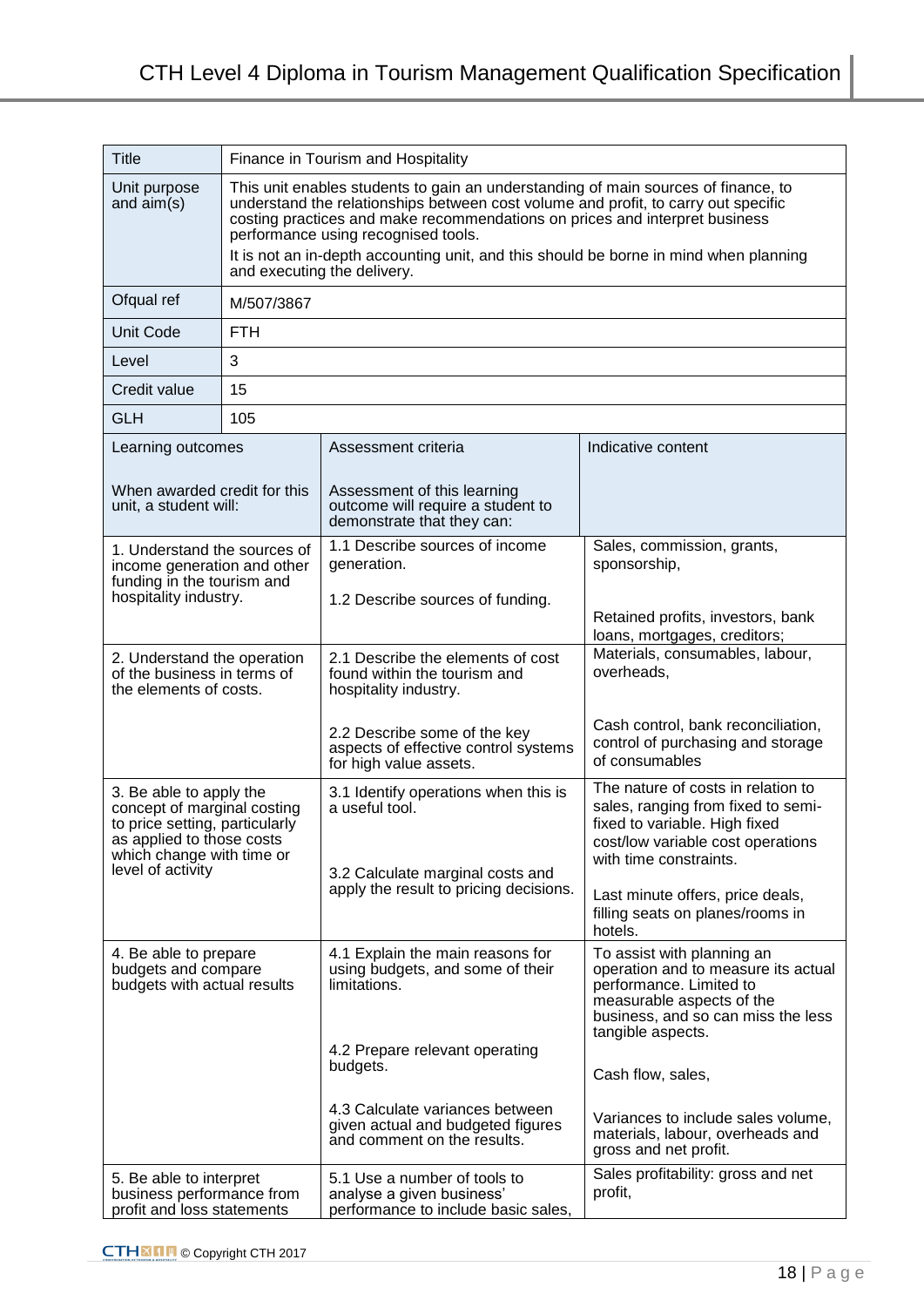| and balance sheets using<br>ratios and percentages. | liquidity, efficiency and financial<br>ratios. | Liquidity ratios: current test and<br>acid test<br>Efficiency ratios: debtors and<br>creditors payment periods; stock<br>turnover<br>Financial ratios:-return on capital<br>employed |
|-----------------------------------------------------|------------------------------------------------|--------------------------------------------------------------------------------------------------------------------------------------------------------------------------------------|
|-----------------------------------------------------|------------------------------------------------|--------------------------------------------------------------------------------------------------------------------------------------------------------------------------------------|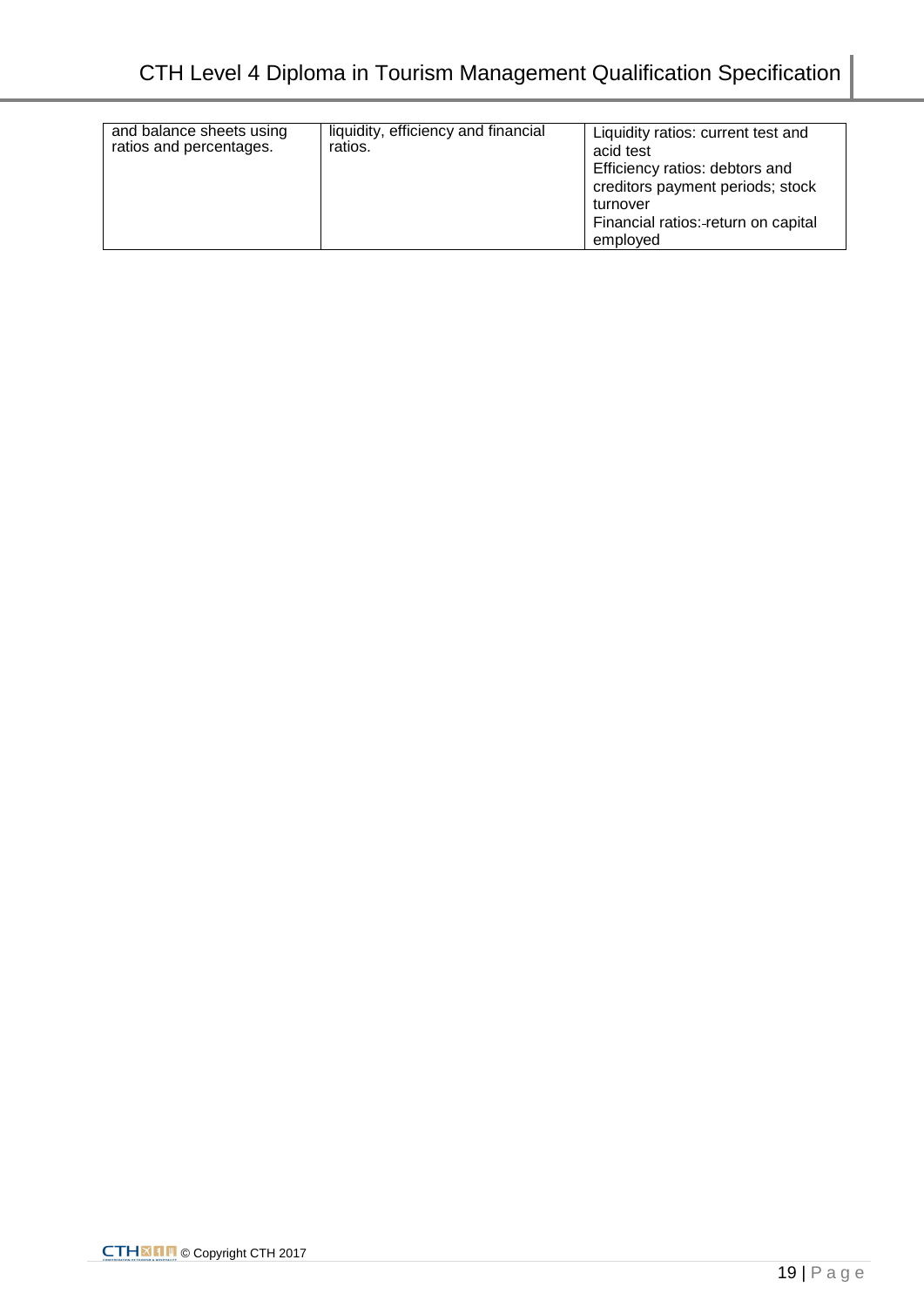| Title                                                                                           | <b>Customer Service Management in Tourism and Hospitality</b>                                                                                                                                                                                                                                         |                                                                                                                                                                                                                                                                                                                                                                                       |                                                                                                                                                                                                                                                                                                                                                                                                                                                                                                                                                                  |
|-------------------------------------------------------------------------------------------------|-------------------------------------------------------------------------------------------------------------------------------------------------------------------------------------------------------------------------------------------------------------------------------------------------------|---------------------------------------------------------------------------------------------------------------------------------------------------------------------------------------------------------------------------------------------------------------------------------------------------------------------------------------------------------------------------------------|------------------------------------------------------------------------------------------------------------------------------------------------------------------------------------------------------------------------------------------------------------------------------------------------------------------------------------------------------------------------------------------------------------------------------------------------------------------------------------------------------------------------------------------------------------------|
| Unit purpose<br>and $aim(s)$                                                                    | This unit covers the management of customer service operations, managing the<br>resolution of customers' queries and complaints, analysing the effectiveness of<br>customer service in hospitality or tourism and understanding the use of quality systems<br>in the tourism and hospitality industry |                                                                                                                                                                                                                                                                                                                                                                                       |                                                                                                                                                                                                                                                                                                                                                                                                                                                                                                                                                                  |
| Ofqual ref                                                                                      | R/504/4412                                                                                                                                                                                                                                                                                            |                                                                                                                                                                                                                                                                                                                                                                                       |                                                                                                                                                                                                                                                                                                                                                                                                                                                                                                                                                                  |
| <b>Unit Code</b>                                                                                | <b>CSMTH</b>                                                                                                                                                                                                                                                                                          |                                                                                                                                                                                                                                                                                                                                                                                       |                                                                                                                                                                                                                                                                                                                                                                                                                                                                                                                                                                  |
| Level                                                                                           | 4                                                                                                                                                                                                                                                                                                     |                                                                                                                                                                                                                                                                                                                                                                                       |                                                                                                                                                                                                                                                                                                                                                                                                                                                                                                                                                                  |
| Credit value                                                                                    | 20                                                                                                                                                                                                                                                                                                    |                                                                                                                                                                                                                                                                                                                                                                                       |                                                                                                                                                                                                                                                                                                                                                                                                                                                                                                                                                                  |
| <b>GLH</b>                                                                                      | 100                                                                                                                                                                                                                                                                                                   |                                                                                                                                                                                                                                                                                                                                                                                       |                                                                                                                                                                                                                                                                                                                                                                                                                                                                                                                                                                  |
| Learning outcomes<br>When awarded credit for this<br>unit, a student will:                      |                                                                                                                                                                                                                                                                                                       | Assessment criteria<br>Assessment of this learning<br>outcome will require a student to<br>demonstrate that they can:                                                                                                                                                                                                                                                                 | Indicative content                                                                                                                                                                                                                                                                                                                                                                                                                                                                                                                                               |
| 1 Manage customer service<br>operations in hospitality or<br>tourism                            |                                                                                                                                                                                                                                                                                                       | 1.1 Explain the importance of<br>anticipating customers' needs and<br>preferences<br>1.2 Set customer service targets<br>and standards for a department<br>1.3 Allocate resources to<br>operations to enable efficient<br>customer service<br>1.4 Ensure all staff maintain<br>customer service standards<br>1.5 Make use of customer<br>feedback to improve products and<br>services | Guest relations management<br>including use of technology<br>Standards of customer service<br>$\bullet$<br>Image of the organisation<br>Customers' expectations<br>$\bullet$<br>Monitoring staff performance<br>and behaviour in customer<br>service<br>Factors that create/influence<br>$\bullet$<br>rapport with customers<br>Risk identification and<br>$\bullet$<br>contingency planning<br><b>Customer Relationship</b><br>$\bullet$<br>Management (CRM) definition,<br>scope and use<br>Role of the manager in<br>coaching staff and providing<br>feedback |
| 2 Manage the resolution of<br>customers' queries and<br>complaints in hospitality or<br>tourism |                                                                                                                                                                                                                                                                                                       | 2.1 Describe possible actions to<br>prevent problems<br>2.2 Identify the cause of<br>complaints<br>2.3 Explain how to handle<br>complaints in accordance with<br>customer service standards<br>2.4 Maintain records of issues,<br>problems and incidents                                                                                                                              | Techniques to identify<br>$\bullet$<br>problems<br>Possible courses to prevent<br>problems<br>Compensation, discounts and<br>offers<br>Authority limits and<br>empowering staff<br>Use of information in resolving<br>$\bullet$<br>and preventing complaints<br>Communicating in a way that<br>customers can understand (ie<br>jargon-free)<br>Verbal and non-verbal<br>$\bullet$<br>communication techniques                                                                                                                                                    |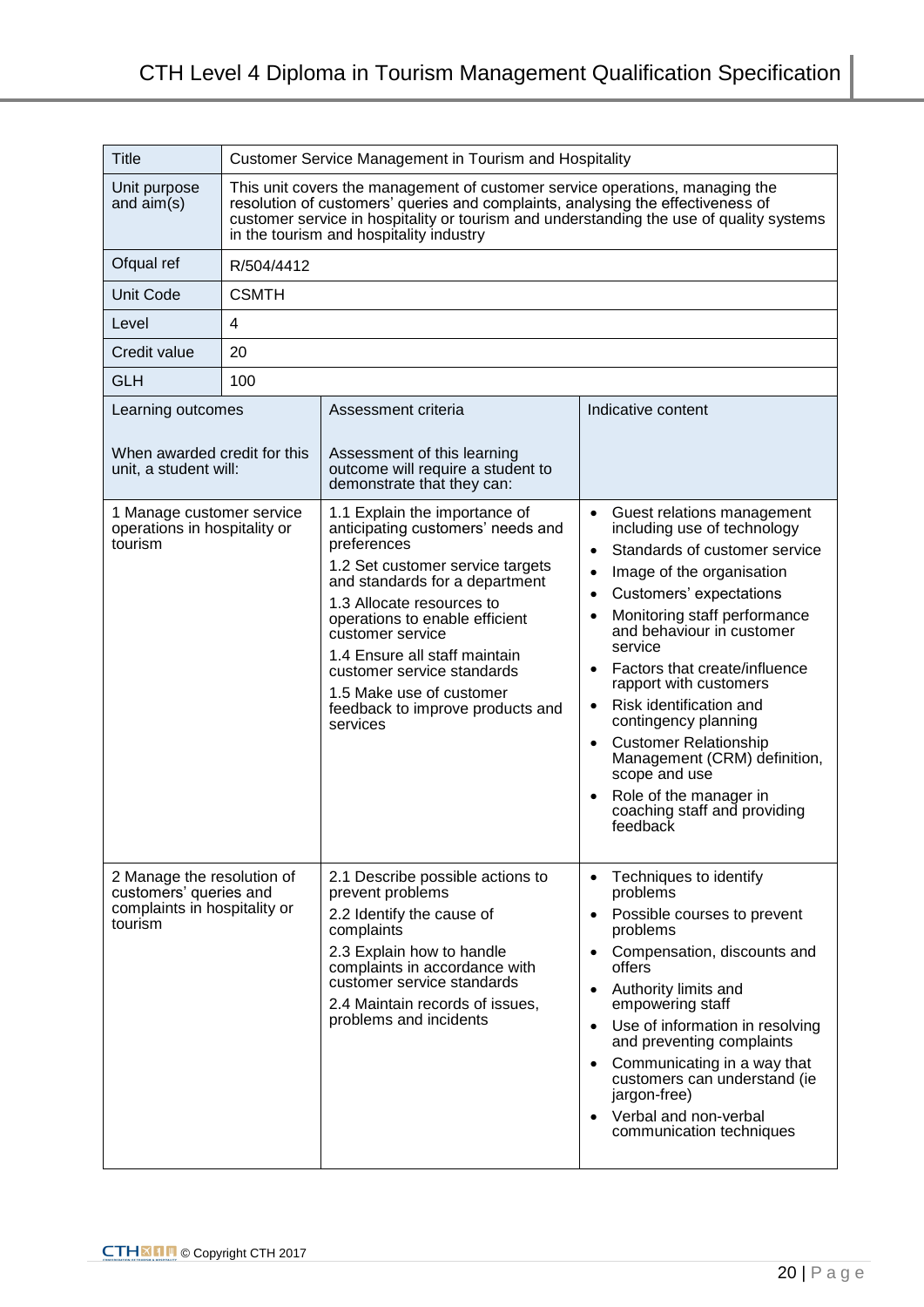| 3 Analyse the effectiveness<br>of customer service in<br>hospitality or tourism          | 3.1 Implement an evaluation plan<br>in accordance with organisational<br>requirements                                                                                                                                                                                                                | Sources of information on<br>$\bullet$<br>customers and business<br>performance<br>Analytical techniques                                                                                                 |
|------------------------------------------------------------------------------------------|------------------------------------------------------------------------------------------------------------------------------------------------------------------------------------------------------------------------------------------------------------------------------------------------------|----------------------------------------------------------------------------------------------------------------------------------------------------------------------------------------------------------|
|                                                                                          | 3.2 Analyse information using<br>agreed techniques<br>3.3 Identify strengths, areas for<br>improvement and patterns of<br>repeated customer complaints<br>3.4 Recommend improvements<br>that are practicable and which offer<br>value for money                                                      | Use of customer information in<br>quality operations<br>Criteria for recommending<br>$\bullet$<br>improvements                                                                                           |
| 4 Understand the use of<br>quality systems in the<br>tourism and hospitality<br>industry | 4.1 Define 'quality', quality<br>attributes and measures<br>4.2 Explain the components of an<br>effective quality system<br>4.3 Explain how to identify<br>problems, defects and shortfalls<br>against quality standards<br>4.4 Explain how quality standards<br>can be used to make<br>improvements | Quality variables<br>Quality systems: TQM,<br>Investors in People, Hospitality<br>Assured, ISO and other non-<br>UK standards<br>Quality criteria and measures<br>Fault diagnosis and problem<br>solving |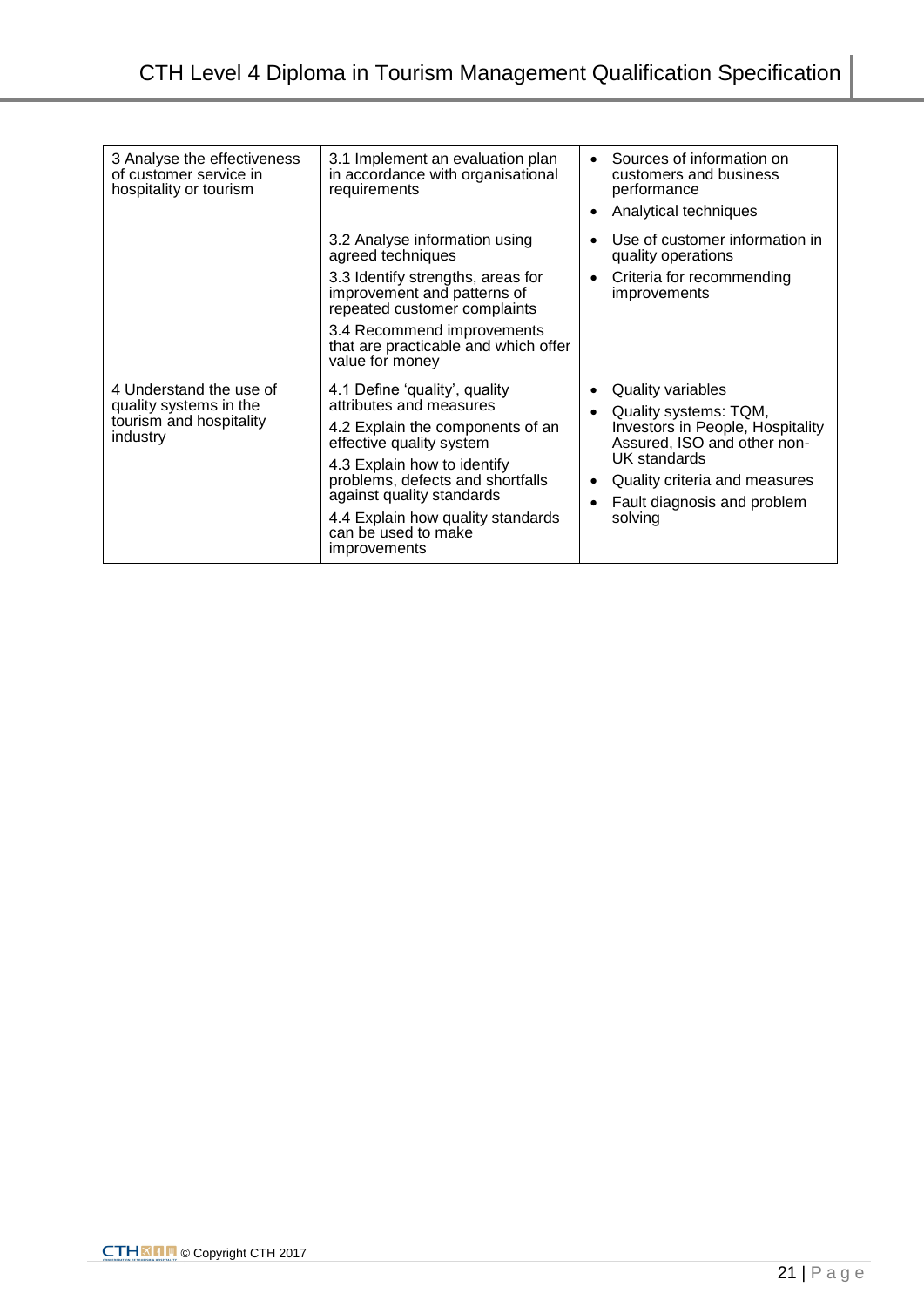| <b>Title</b>                                                                                                    | <b>Global Tourism and Hospitality</b>                                                                                                                                                                                                          |                                                                                                                                                                                                                                                                                                                                                 |                                                                                                                                                                                                                                                                                                                                                                                                                                                                       |
|-----------------------------------------------------------------------------------------------------------------|------------------------------------------------------------------------------------------------------------------------------------------------------------------------------------------------------------------------------------------------|-------------------------------------------------------------------------------------------------------------------------------------------------------------------------------------------------------------------------------------------------------------------------------------------------------------------------------------------------|-----------------------------------------------------------------------------------------------------------------------------------------------------------------------------------------------------------------------------------------------------------------------------------------------------------------------------------------------------------------------------------------------------------------------------------------------------------------------|
| Unit purpose<br>and $aim(s)$                                                                                    | This unit covers understanding the size and scope of the global tourism and hospitality<br>industry, the food and accommodation sub-sectors, the issues and influences affecting<br>it and the growth of global tourism and hospitality brands |                                                                                                                                                                                                                                                                                                                                                 |                                                                                                                                                                                                                                                                                                                                                                                                                                                                       |
| Ofqual ref                                                                                                      | H/504/4415                                                                                                                                                                                                                                     |                                                                                                                                                                                                                                                                                                                                                 |                                                                                                                                                                                                                                                                                                                                                                                                                                                                       |
| <b>Unit Code</b>                                                                                                | <b>GTH</b>                                                                                                                                                                                                                                     |                                                                                                                                                                                                                                                                                                                                                 |                                                                                                                                                                                                                                                                                                                                                                                                                                                                       |
| Level                                                                                                           | 4                                                                                                                                                                                                                                              |                                                                                                                                                                                                                                                                                                                                                 |                                                                                                                                                                                                                                                                                                                                                                                                                                                                       |
| Credit value                                                                                                    | 20                                                                                                                                                                                                                                             |                                                                                                                                                                                                                                                                                                                                                 |                                                                                                                                                                                                                                                                                                                                                                                                                                                                       |
| <b>GLH</b>                                                                                                      | 100                                                                                                                                                                                                                                            |                                                                                                                                                                                                                                                                                                                                                 |                                                                                                                                                                                                                                                                                                                                                                                                                                                                       |
| Learning outcomes                                                                                               |                                                                                                                                                                                                                                                | Assessment criteria                                                                                                                                                                                                                                                                                                                             | Indicative content                                                                                                                                                                                                                                                                                                                                                                                                                                                    |
| When awarded credit for this<br>unit, a student will:                                                           |                                                                                                                                                                                                                                                | Assessment of this learning<br>outcome will require a student to<br>demonstrate that they can:                                                                                                                                                                                                                                                  |                                                                                                                                                                                                                                                                                                                                                                                                                                                                       |
| 1 Understand the size and<br>scope of the global tourism<br>and hospitality industry                            |                                                                                                                                                                                                                                                | 1.1 Analyse the size, nature and<br>sub-sectors of the global tourism<br>and hospitality industry<br>1.2 Analyse the role of<br>stakeholders of the industry<br>1.3 Explain the history of the<br>tourism and hospitality industry<br>1.4 Analyse the inter-relationships<br>and links between tourism and<br>other sectors                     | Private sector, commercial,<br>$\bullet$<br>catering sectors, government-<br>related organisations, other<br>tourism and hospitality-related<br>services<br>IATA, UNWTO, CAA, BAA,<br>ABTA, Visit Britain, grading<br>organisations, similar non-UK<br>organisations<br>History of the industry<br>$\bullet$<br>Events that have shaped the<br>industry<br>World distribution of affluence                                                                            |
| 2 Understand the food and<br>accommodation sub-sectors<br>within the global tourism and<br>hospitality industry |                                                                                                                                                                                                                                                | 2.1 Characterise the distinctions<br>between different types of<br>accommodation and their<br>operation<br>2.2 Characterise the distinctions<br>between different types of food<br>operation<br>2.3 Analyse the factors affecting<br>accommodation location decisions<br>2.4 Analyse the effectiveness of<br>transport and distribution systems | Types of accommodation<br>(business/conference, resort<br>and boutique hotels, guest<br>houses, B&Bs, villas, serviced<br>apartments, etc)<br>Food production and service<br>(restaurants, fast food outlets,<br>contract catering, industrial,<br>welfare and travel catering, the<br>licensed trade<br>Legal and statutory<br>$\bullet$<br>requirements<br>Accommodation development<br>considerations<br>Domestic and global transport<br>and distribution systems |
| 3 Understand the issues and<br>influences affecting the<br>global tourism and hospitality<br>industry           |                                                                                                                                                                                                                                                | 3.1 Review the development of the<br>industry and the reasons for<br>change<br>3.2 Evaluate the impact of<br>government activity and political<br>issues<br>3.3 Define the contribution of the<br>industry on the economy and its<br>impacts<br>3.4 Evaluate the effect of trends in<br>modern lifestyle habits                                 | Changes in fashion,<br>$\bullet$<br>expectations, technology,<br>travel, business and holiday,<br>domestic and foreign, business<br>practices)<br>Visas, permits, foreign<br>$\bullet$<br>exchange restrictions, political<br>unrest and tourism policy<br>Positive and negative socio-<br>$\bullet$<br>economic impacts<br>Economic growth and decline,<br>$\bullet$                                                                                                 |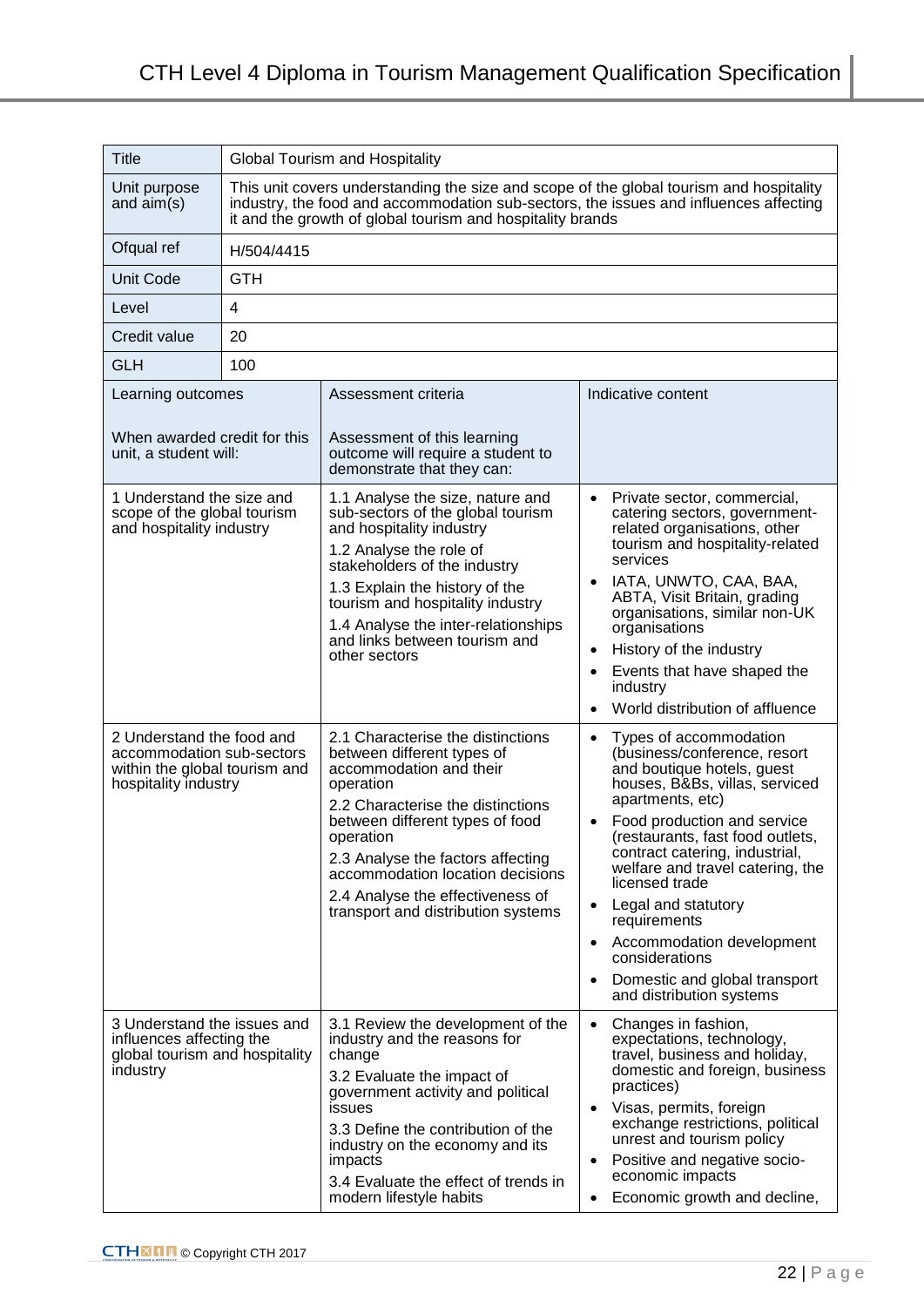|                                                                        | 3.5 Evaluate the way in which<br>external factors affect the industry<br>and organisations within it                                                                                                                                                                                               | government stability,<br>disposable income, socio-<br>economic groupings,<br>sustainability<br>Influence of Corporate Social<br>Responsibility (CSR),<br>globalisation and 'green' issues<br>and sustainability, ethical<br>tourism<br>Organisational culture, |
|------------------------------------------------------------------------|----------------------------------------------------------------------------------------------------------------------------------------------------------------------------------------------------------------------------------------------------------------------------------------------------|----------------------------------------------------------------------------------------------------------------------------------------------------------------------------------------------------------------------------------------------------------------|
|                                                                        |                                                                                                                                                                                                                                                                                                    | business practice                                                                                                                                                                                                                                              |
| 4 Understand the growth of<br>global tourism and hospitality<br>brands | 4.1 Define the characteristics and<br>uses of branding<br>4.2 Analyse the development of<br>global tourism and hospitality<br>brands<br>4.3 Analyse the benefits of<br>branding and brand loyalty<br>4.4 Explain the use of tourism and<br>hospitality globalisation strategies<br>and their risks | Definition, elements of and<br>categories<br>History and role of branding<br><b>Benefits</b><br>Strategic alliances, franchising,<br>management contracts, joint<br>ventures, acquisition (uses and<br>risks)                                                  |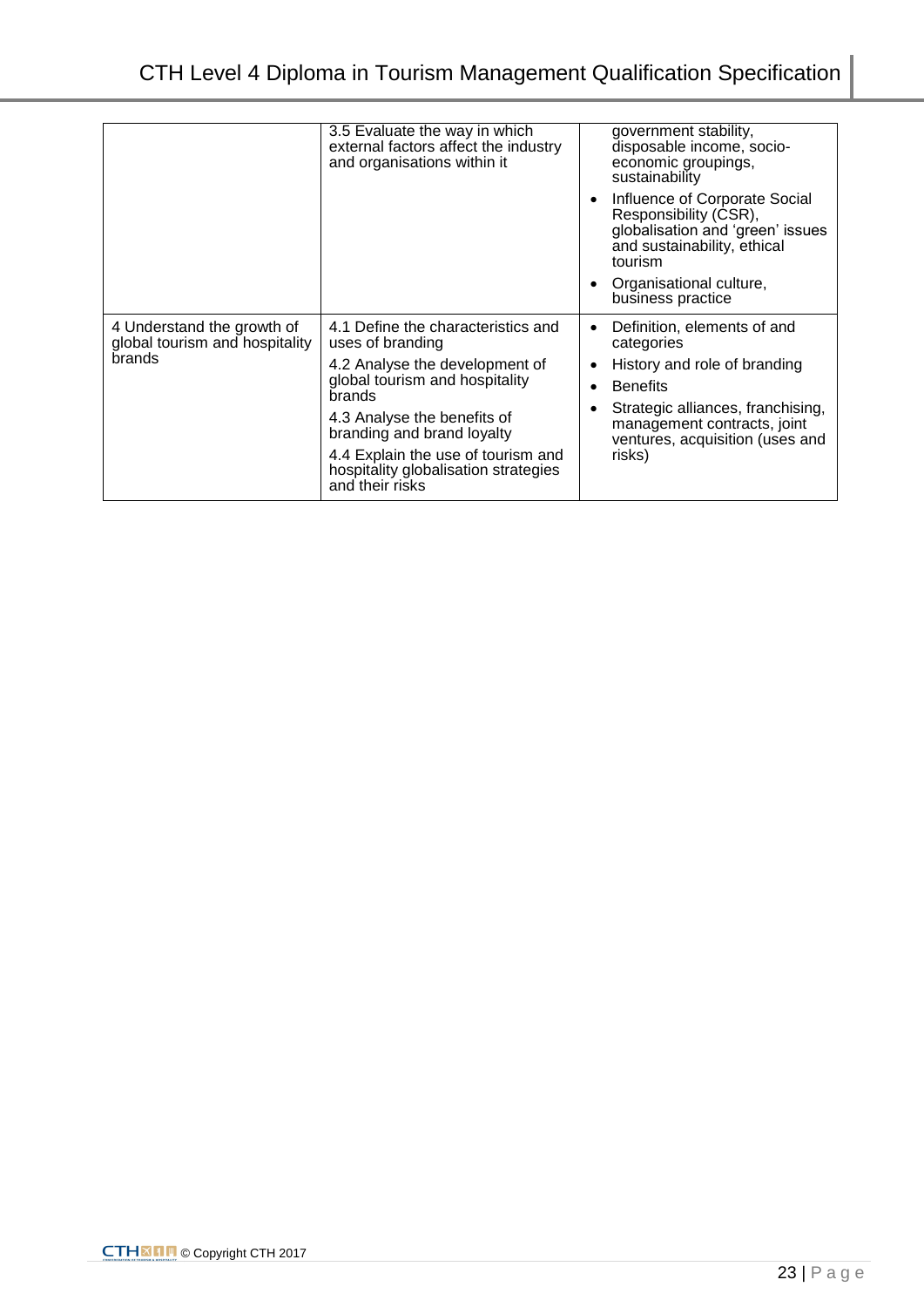# **APPENDIX A – SPECIMEN ASSESSMENT MATERIALS**

- 1. Mock examination
- 2. Sample assignment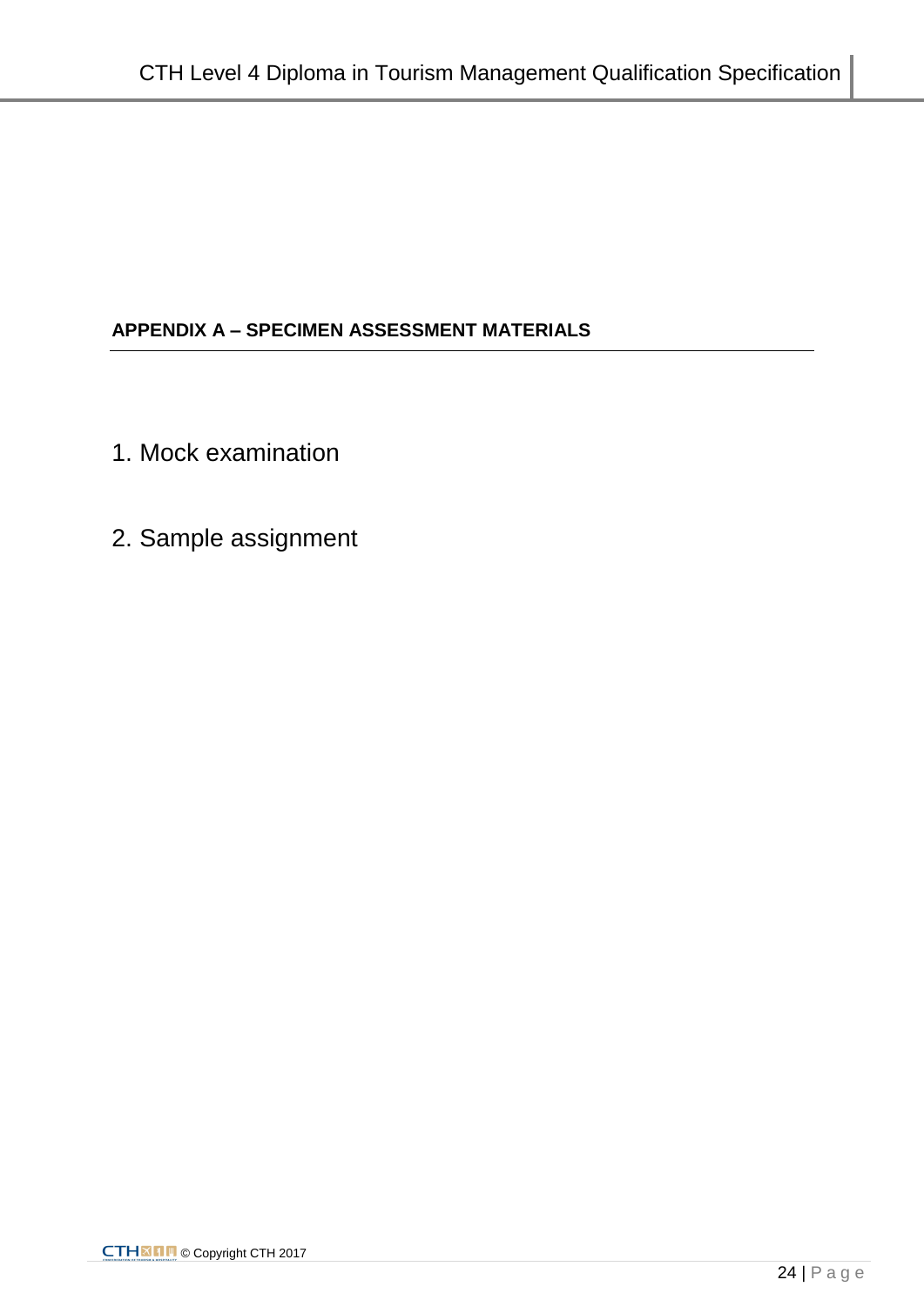# **Travel and Tourism Operations**

# **(F/504/4387)**

# **Assessment methodology**

Closed book written examination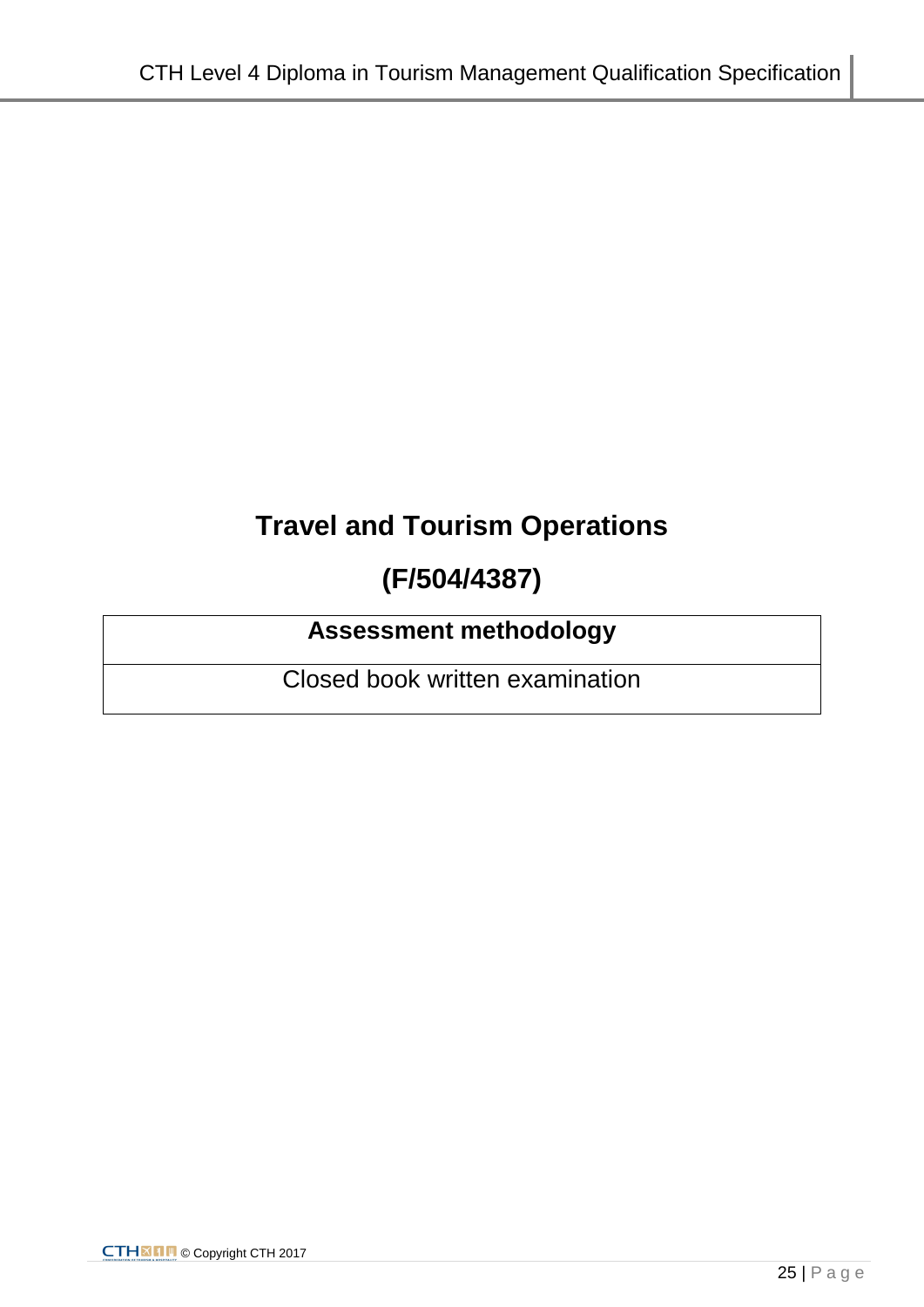

# **TTO**

# **Travel and Tourism Operations**

# **Mock Examination**

### **Instructions**

- **Three hours** are allowed for this paper which carries a total of **100 marks**
- Read these instructions carefully before answering any questions
- Do not begin writing until instructed to by the invigilator
- Make sure that your **name, date of birth, CTH membership number** and **centre name** are clearly marked on each page of the answer sheet and any other material you hand in.
- You are allowed **10 minutes** to read through this paper before the examination starts.
- You must attempt all questions to gain a pass. The number of marks allocated to each question is given next to the question and you should spend time in accordance with that allocation.
- You may find it helpful to make rough notes in the answer booklet; these notes should be crossed out before handing the booklet in.
- Answer each new question on a new page and leave some blank lines between each part of the question.
- The **answer booklet and the question paper must both be handed in** to the invigilator before you leave the examination room.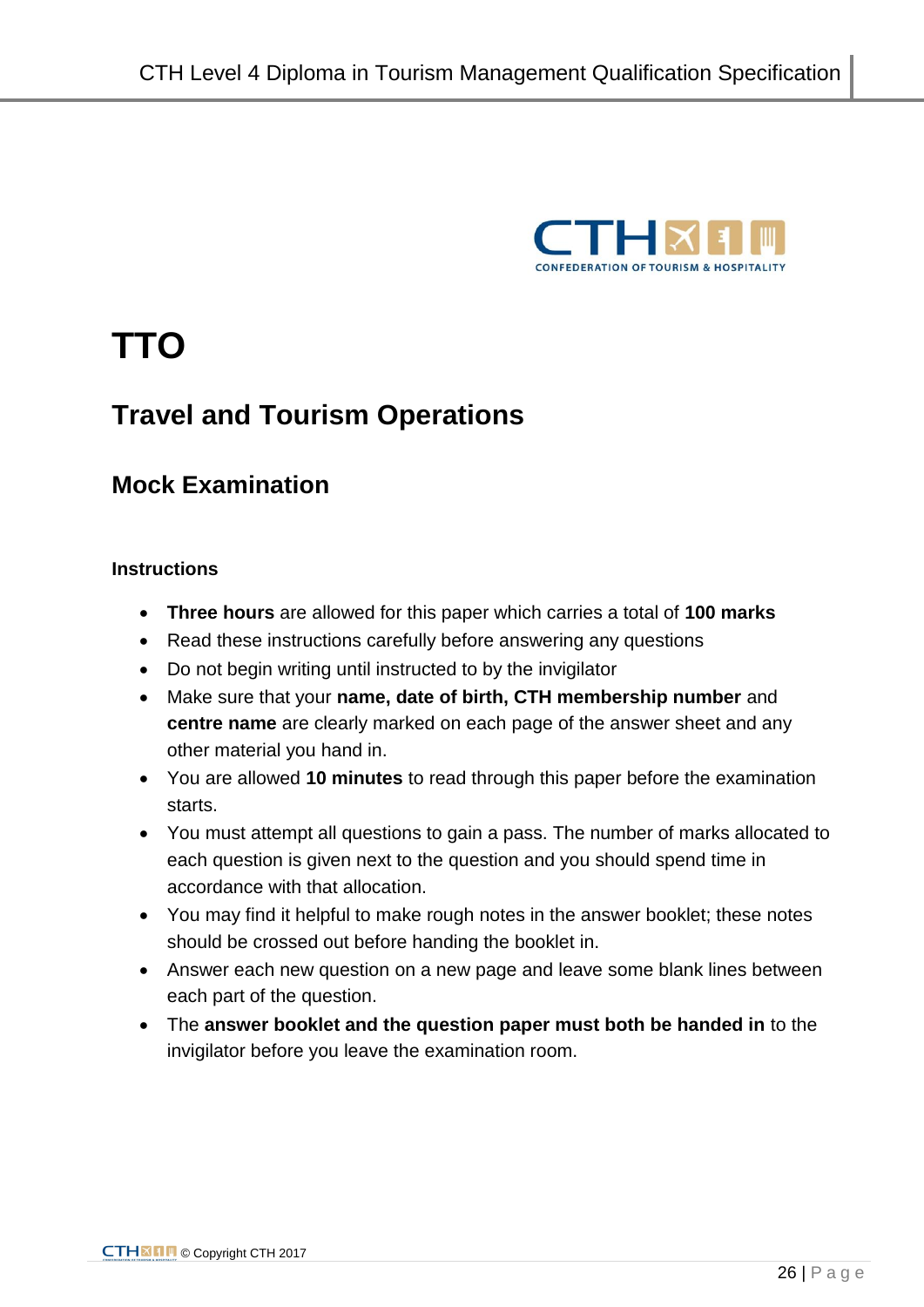#### **TTO EXAMINATION RECORD**

**The Learning outcomes and assessment criteria for the Travel and Tourism Operations unit are as follows. Please ensure that when you answer the questions on pages 3 and 4 that you do answer every sub section of every question.** 

#### **This page is for background information on the unit only and is not part of the examination.**

Students must show that they meet the Learning Outcomes (LOs) and Assessment Criteria (AC) of the unit of assessment. Therefore, consideration will be given to whether candidates achieved the following: **Learning Outcome 1: Assess the tourism sector** 1.1 Explain the factors that affect the development of the tourist sector 1.2 Explain the factors that contribute to the development of tourism 1.3 Assess the extent, quality and diversity of tourism provision 1.4 Explain the distribution chain in the tourist sector 1.5 Explain the nature and role of intermediaries **Learning Outcome 2: Assess the factors that affect participation in tourism** 2.1 Define the socio-economic factors that affect tourism 2.2 Define the motivators for travel and their implications 2.3 Identify the way in which psychographic factors affect participation in tourism **Learning Outcome 3: Deliver travel and tourism services** 3.1 Define travel agency products and services 3.2 Maintain attractive and up to date publicity and sales materials 3.3 Suggest products and services that best meet customers' needs 3.4 Recommend optimum travelling times and modes of transport that meet budgetary limitations 3.5 Offer viable alternatives within budget **Learning Outcome 4: Deliver tour guiding services** 4.1 Identify tour guiding processes and standards 4.2 Communicate with customers in a way that they can understand 4.3 Project a friendly, professional and knowledgeable image 4.4 Manage problems in accordance with organisational procedures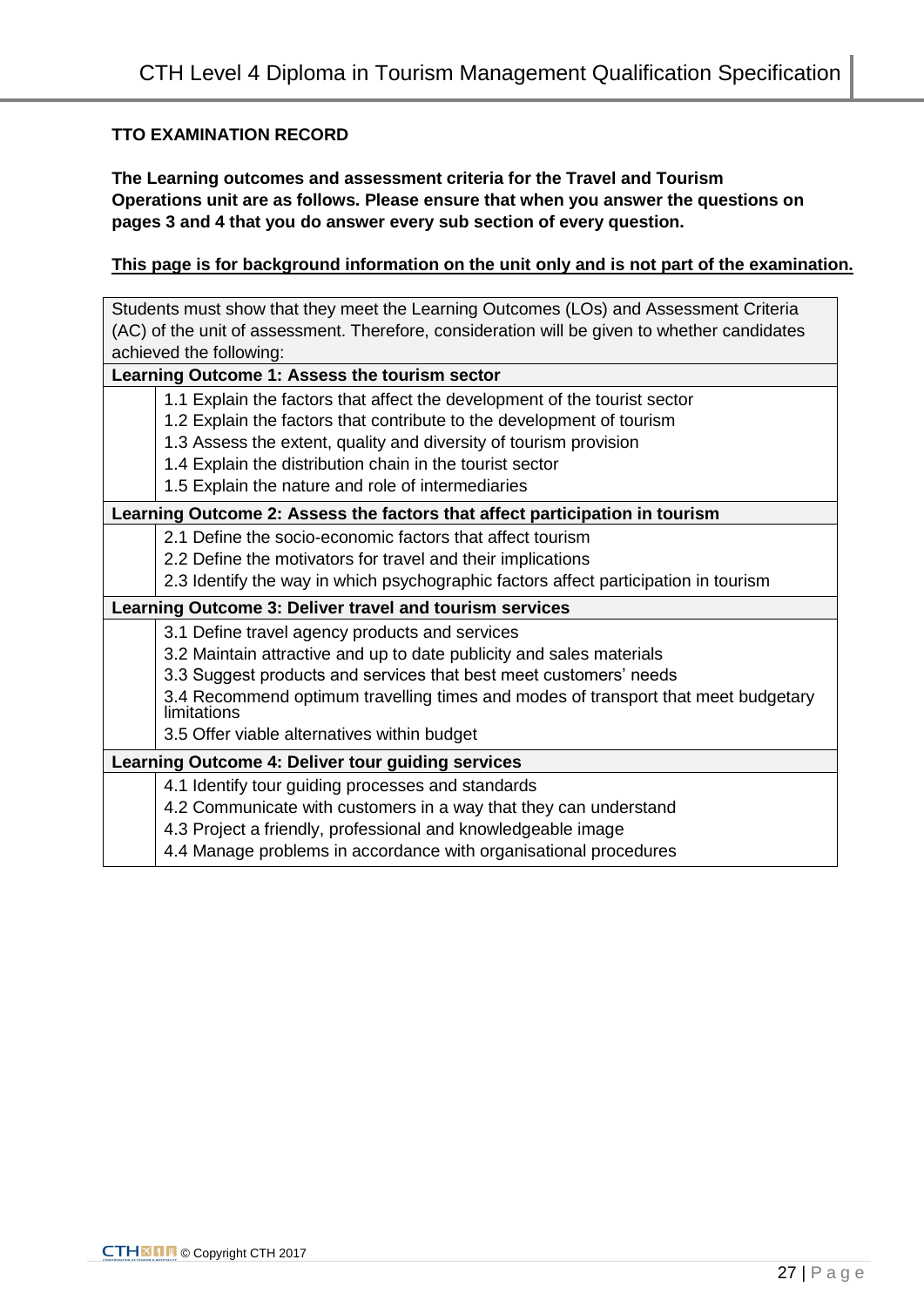# **EXAM QUESTIONS**

# **Please note: ALL questions are compulsory**

# **All questions are compulsory and carry a total of 100 marks**

| <b>Question</b> | For a country of your choice answer the following questions:                                                                           |          |
|-----------------|----------------------------------------------------------------------------------------------------------------------------------------|----------|
|                 | 1.1 Discuss three factors that have contributed to the<br>development of tourism in the country of your choice.                        |          |
|                 | 1.2 Explain the extent and diversity of tourism provision in your<br>country of choice.                                                |          |
|                 | 1.3 Describe the distribution chain in the tourism sector. Give<br>examples from the country of your choice to support your<br>answer. |          |
|                 |                                                                                                                                        | 25 marks |
|                 | 1.4 Explain the term intermediaries.                                                                                                   |          |

| Question | 2.1 Discuss the socio-economic factors that affect tourism.                                              |          |
|----------|----------------------------------------------------------------------------------------------------------|----------|
|          | 2.2 Evaluate three different motivators for travel.                                                      |          |
|          | 2.3 Explain the term 'psychographic factors' and discuss how<br>they relate to participation in tourism. | 25 marks |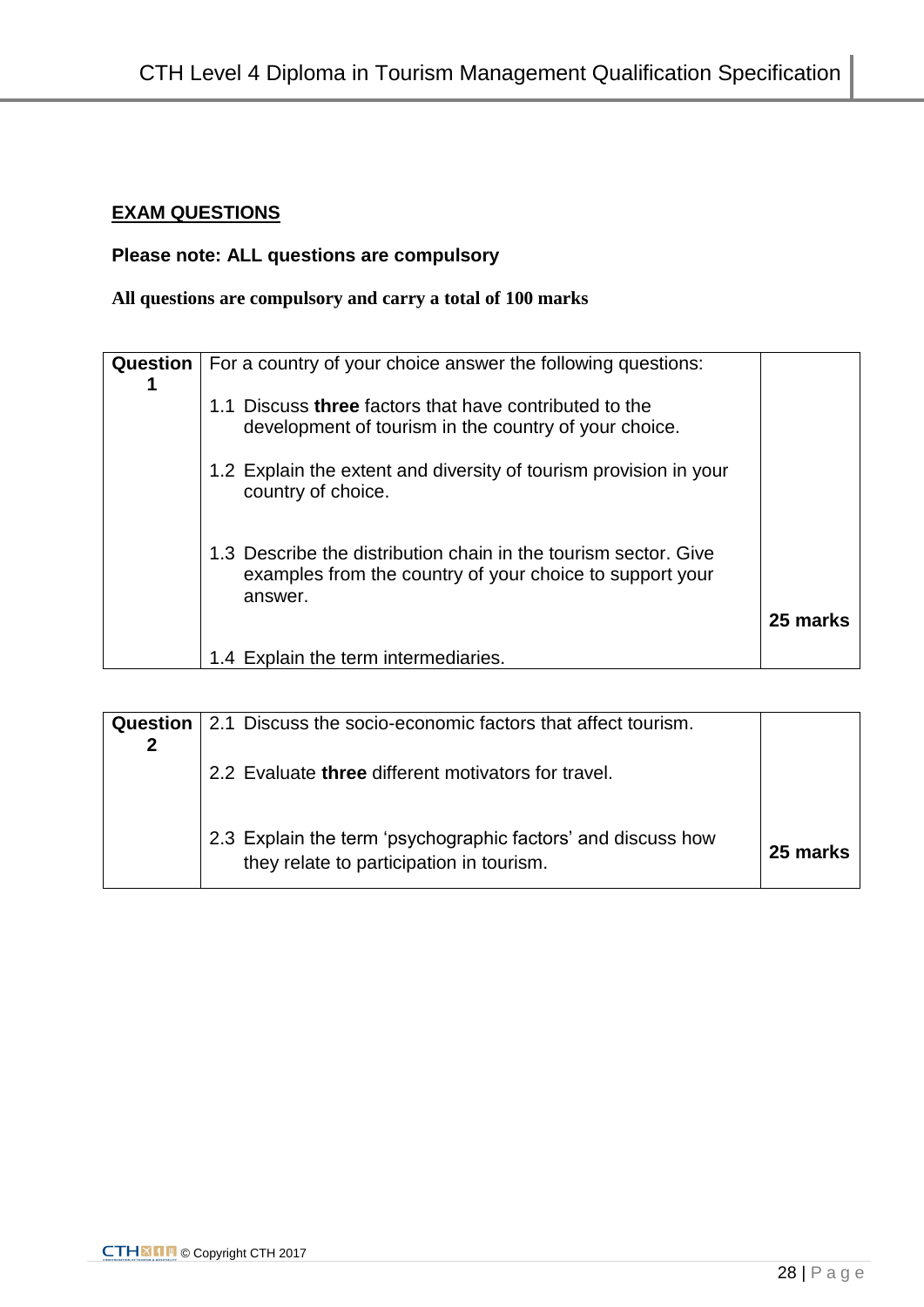| Question<br>3 | A family of four, a mother, father and two sons aged 14 and 16,<br>are going to the travel agency in a town or city of your choice on<br>Monday to book a holiday for next summer. |          |
|---------------|------------------------------------------------------------------------------------------------------------------------------------------------------------------------------------|----------|
|               | 3.1 Explain the services they can expect to receive from the<br>travel agency.                                                                                                     |          |
|               | 3.2 Discuss why it is important for the travel agency to be well<br>stocked with sales material. Give examples to support your<br>answer.                                          |          |
|               | 3.3 Recommend two different holidays to the family, which would<br>be at a similar cost but have different modes of transport and<br>optimum travelling times.                     | 25 marks |

| Question<br>4 | A party of three retired couples are planning a celebratory holiday<br>together next spring. They want to go on a guided safari tour. |          |
|---------------|---------------------------------------------------------------------------------------------------------------------------------------|----------|
|               | 4.1 Explain why a guided tour should have documented<br>processes and standards.                                                      |          |
|               | 4.2 Discuss the importance of communication between the tour<br>guiding company and its customers.                                    |          |
|               | 4.3 Give examples of how the tour guide on the safari would<br>provide a friendly and professional image.                             | 25 marks |
|               | 4.4 Explain the organisational procedures the safari tour<br>company should develop to handle problems that may arise<br>on the tour  |          |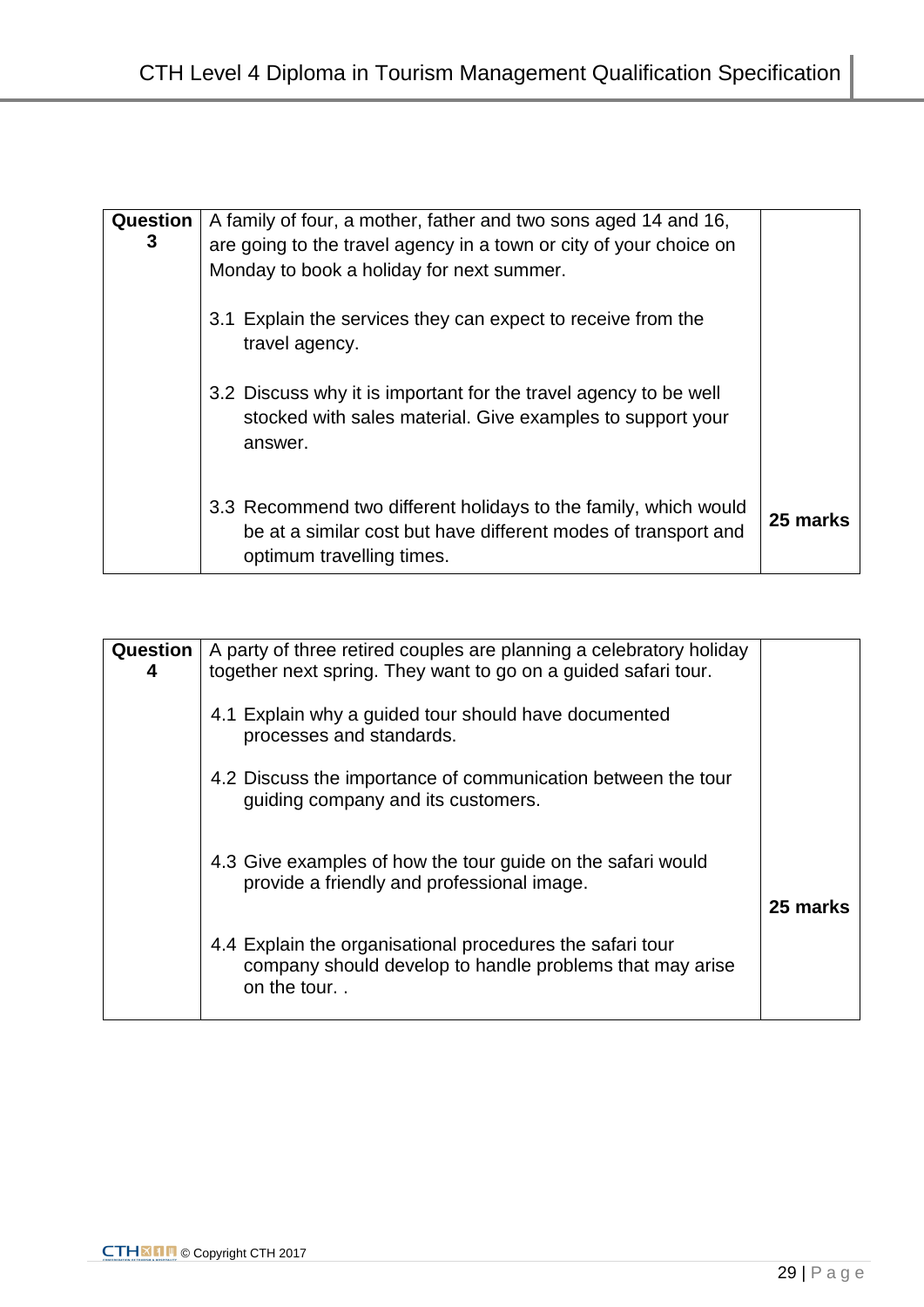# **Destination Analysis**

# **(A/504/4419)**

# **Assessment method**

Assignment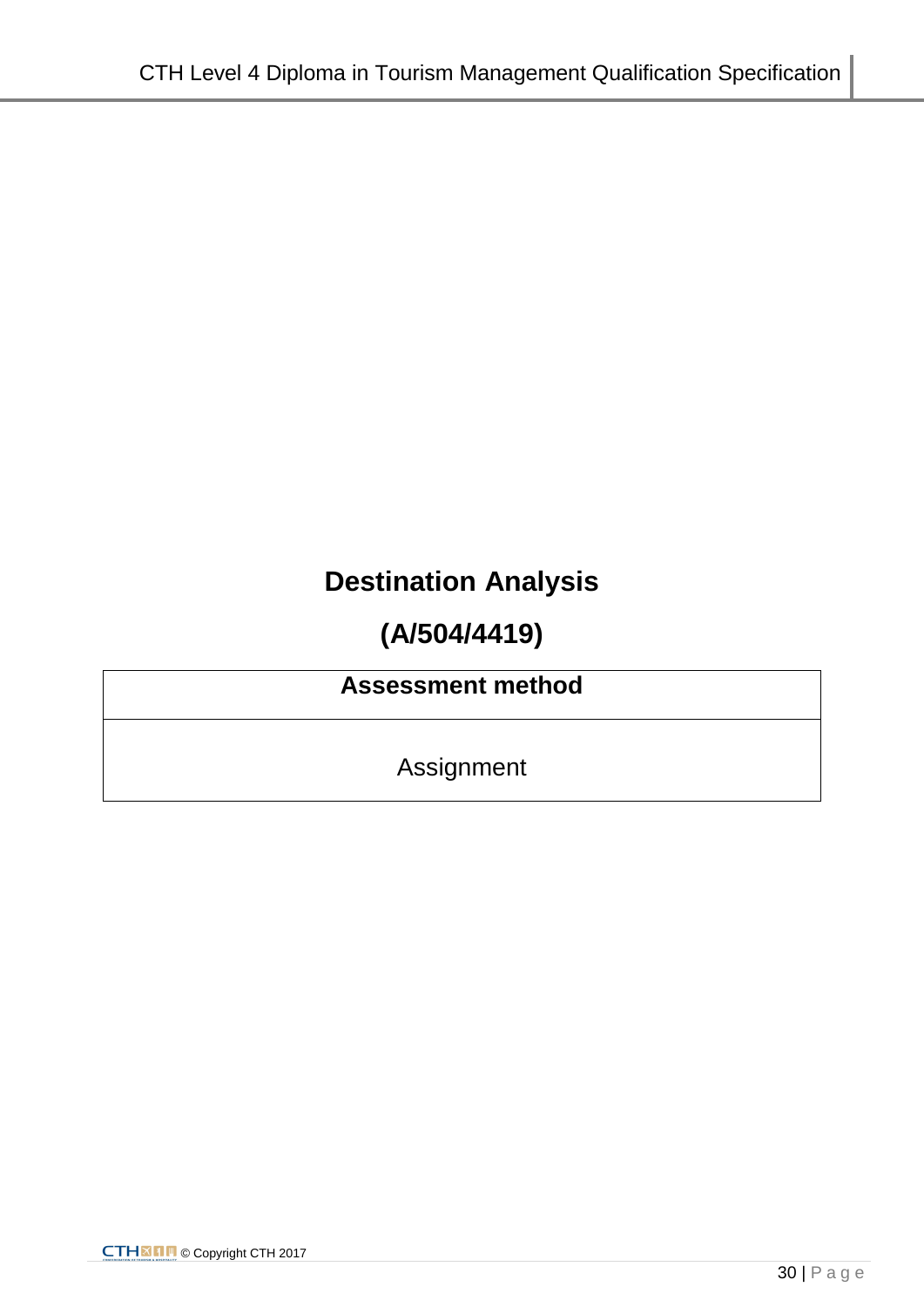| Unit title          | <b>Destination Analysis</b> |
|---------------------|-----------------------------|
| Ofqual no.          | A/504/4419                  |
| <b>Credit value</b> | 25                          |
| Level               | 4                           |
| <b>Unit Code</b>    | <b>DA</b>                   |

This unit is assessed by assignment.

#### **Assignment instructions**

Students must base their assignments on their own working practice in their place of work or in an organisation of their choice. They must show their knowledge and understanding of the unit of assessment and any recommended reading.

#### **Assignment must**

- include evidence that shows that the student meets all the Learning Outcomes and Assessment Criteria of the unit;
- include a brief introduction to the assignment;
- include an analysis and evaluation of the topic they discuss and facts should be used to support conclusions and recommendations;
- make clear connections between theory and practice;
- provide a demonstration of the practical application of theory in the workplace;
- cite references in accordance with the Harvard System;
- be presented in report format;
- be within 10% of the required word count;
- may include additional information (e.g. working notes and calculations) which should be added as supplementary appendices to the report.

One electronic and one paper copy of the final assignment report should be submitted. This should include a front cover page with the student's and tutor's declaration.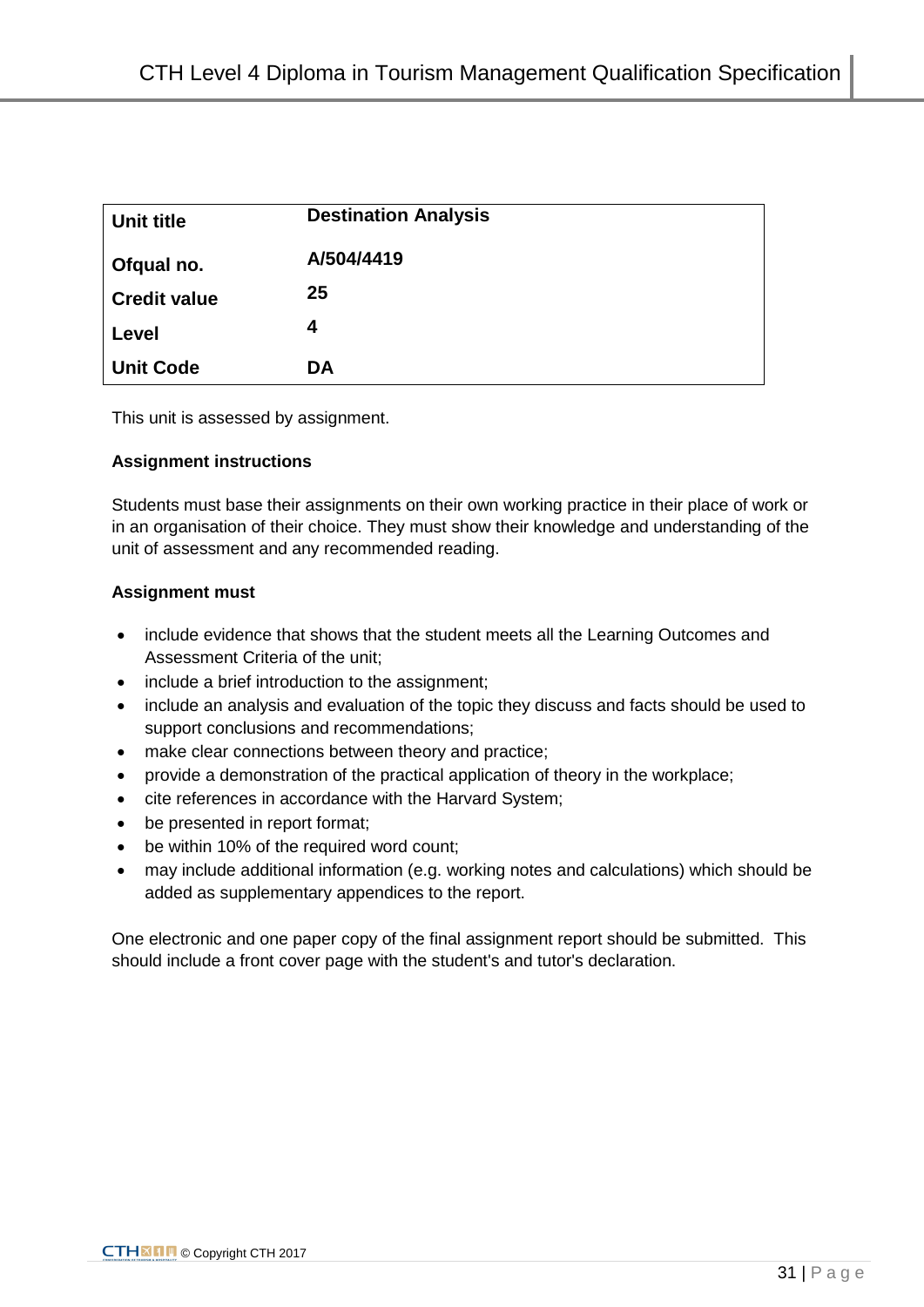## **Assignment Task – Destination Analysis**

Students are required to prepare a 3,500 word

#### **Outline**

Students will understand the principles of destination analysis, carrying out a destination audit and assessing the factors that affect tourism destination development.

Students should include a brief introduction to the subject in terms of the size, customers, services, products and future plans.

The following areas should be evaluated in detail supported by examples quoted from the selected organisation:

Explanation of the principles of destination analysis

- Explain the purpose of destination analysis
- Explain the principles of data collection and analysis
- Explain how to assess the risks associated with a tourist destination
- Explain the importance of the accessibility of a tourist destination

Audits of destinations

- Identify the market and competitive environment of a destination
- Research the factors that affect tourists' choice of destination
- Analyse the features and strengths of different destinations (access, attractions, accommodation, activities, amenities and ancillary)
- Analyse the stage of destination in the Tourism Area Life Cycle (TALC)
- Assess the risks and development needs with a tourist destination
- Make viable recommendations for the development of a destination which meet the organisational objectives

Analysis of tourism destination development

- Determine the factors to be considered when developing a destination
- Assess the impact of technology on destination development
- Assess the impact of ethnic tourism, culture, ecotourism and sustainability
- Asses the reliability, suitability and frequency of transport for different geographical regions

Students should demonstrate the application of theory and knowledge to their chosen destinations and ensure they have addressed the assessment criteria outlined in the following tables.

The analysis should be concluded with detailed and well-justified recommendations; relevant examples can also be used. The secondary research undertaken should be appended to this assignment.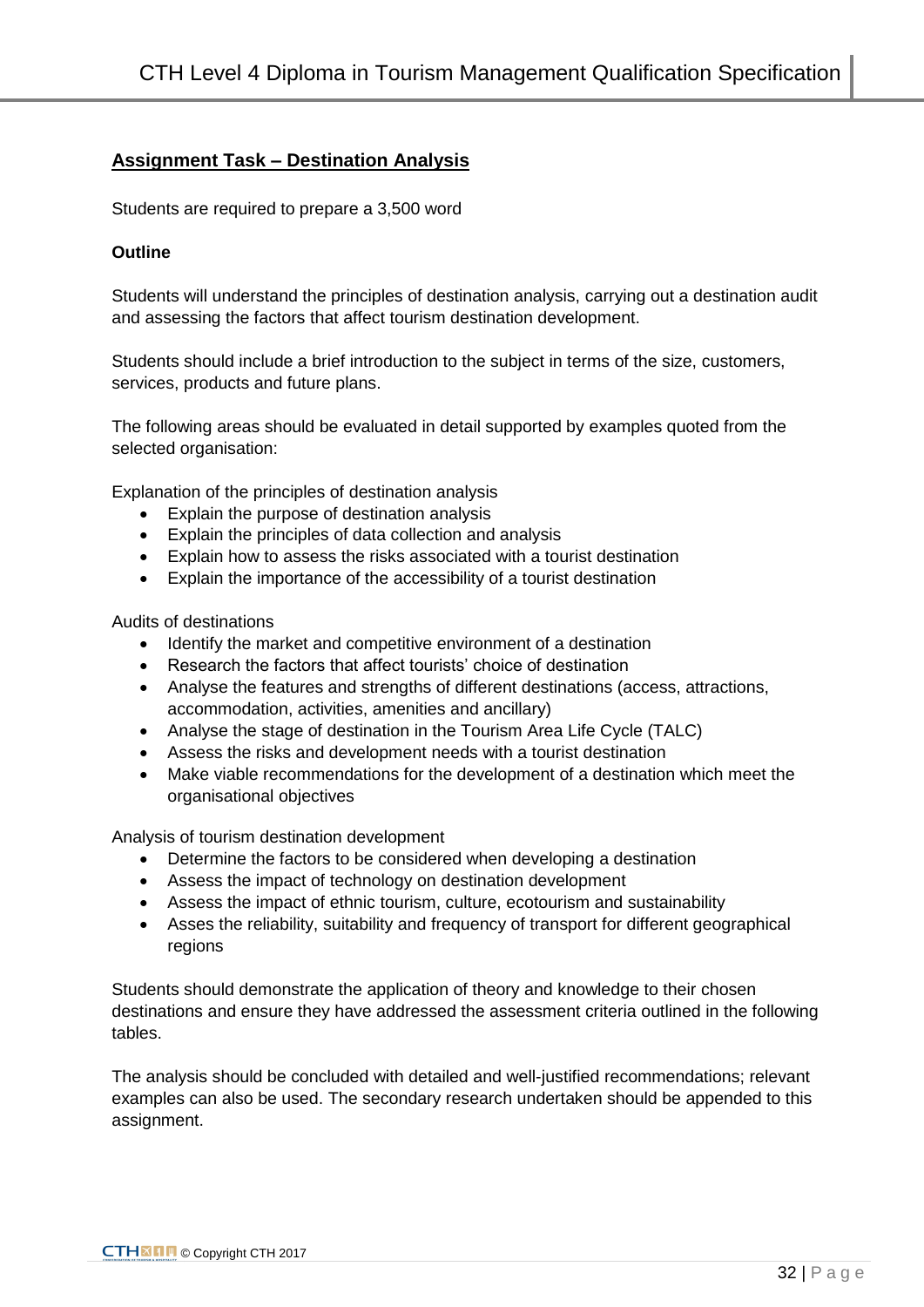# **Assignment task – Destination Analysis**

| Task instructions - Assignment - 100%                                                                                                                                                                                                                                                                                                             |                                                      |              |
|---------------------------------------------------------------------------------------------------------------------------------------------------------------------------------------------------------------------------------------------------------------------------------------------------------------------------------------------------|------------------------------------------------------|--------------|
| Students must show that they meet the Learning Outcomes (LOs) and Assessment Criteria (AC) of the<br>unit of assessment. Therefore, consideration will be given to whether Students achieved the following:                                                                                                                                       |                                                      |              |
| <b>Assessment criteria</b>                                                                                                                                                                                                                                                                                                                        | <b>LO/AC</b> ref                                     | <b>Marks</b> |
| 1 Explain the purpose of destination analysis, the principles of data<br>collection and analysis, how to assess associated risks associated and<br>the importance of accessibility to a tourist destination                                                                                                                                       | LO1, 1.1,<br>1.2, 1.3, 1.4                           | 20           |
| 2 Identify the market, competitive environment and factors affecting<br>tourists' choices, analyse the features and strengths of different types<br>of destination and the stage within the Tourism Area Life Cycle<br>(TALC), assess the risks and development needs of a tourist<br>destination and make viable recommendations for development | LO <sub>2</sub> , 2.1,<br>2.2, 2.3, 2.4,<br>2.5, 2.6 | 40           |
| 3 Identify the factors for consideration in destination development, the<br>impact of technology, ethnic tourism, culture, ecotourism and<br>sustainability and the reliability, suitability and frequency of transport                                                                                                                           | LO3, 3.1,<br>3.2, 3.3, 3.4                           | 40           |
| The word count is 3,500 words                                                                                                                                                                                                                                                                                                                     |                                                      |              |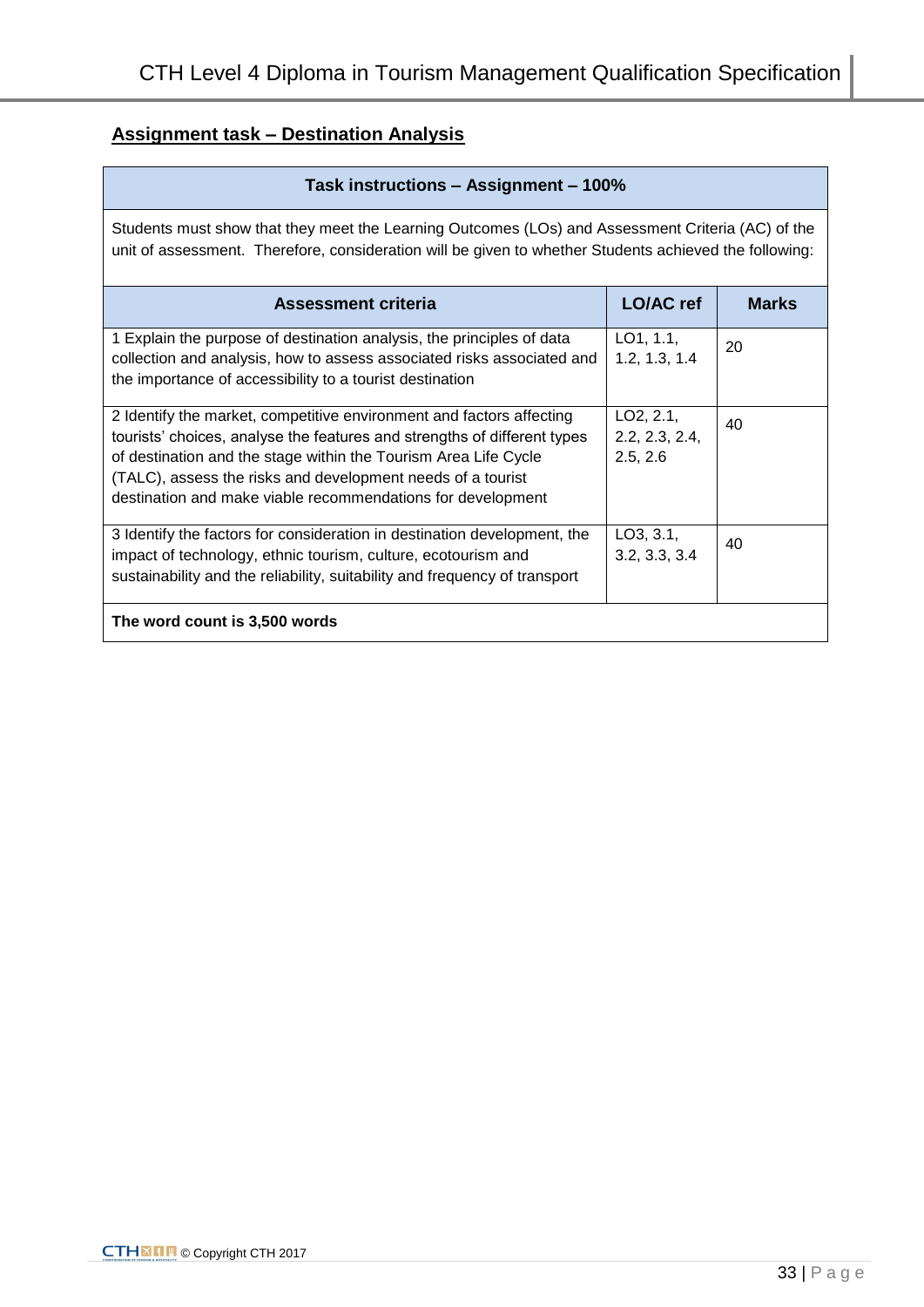# **APPENDIX B – RECOMMENDED READING**

### **Travel and Tourism Operations**

Mansfeld, Y. and Pizam, A. (eds.), 2006. *Tourism, Security and Safety: From theory to practice*. Oxford: Butterworth-Heinemann. Available on EBSCO.

Page, S., 2011. *Tourism Management: An introduction*. Oxford: Butterworth-Heinemann. Available on EBSCO.

Robinson, M. and Jamal, T. (eds.), 2009. *The Sage Handbook of Tourism Studies*. London: Sage. Available on EBSCO.

Robinson, P. (ed.), 2009. *Operations Management in the Travel Industry*. Wallingford: CABI

### **Travel and Tourism Supervision**

Ashworth, G. and Goodall, B. (eds.), 2013. *Marketing Tourism Places*. London: Routledge. Available on EBSCO.

Baum, T., 2006. *Human Resource Management for Tourism, Hospitality and Leisure: An International perspective*. London: Thomson.

Page, S., 2011. *Tourism Management: An introduction*. Oxford: Butterworth-Heinemann. Available on EBSCO.

Robinson, M. and Jamal, T. (eds.), 2009. *The Sage Handbook of Tourism Studies.* London: Sage. Available on EBSCO.

### **Travel Geography**

Boniface, B. and Cooper, C., 2009. *Worldwide Destinations Casebook: The Geography of Travel and Tourism*. Oxford: Butterworth-Heinemann. Available on EBSCO.

Hannam, K. and Knox, D., 2010. *Understanding Tourism: A critical introduction*. London: Sage.

Robinson, M. and Jamal, T. (eds.), 2009. *The Sage Handbook of Tourism Studies.*  London: Sage. Available on EBSCO.

Williams, S., 2009. *Tourism Geography: A new synthesis*. London: Routledge. Available on EBSCO.

Wilson, J. (ed.), 2012. *The Routledge Handbook of Tourism Geographies*. London: Routledge. Available on EBSCO

## **Finance in Tourism and Hospitality**

Adams, D., 2006. *Management Accounting for the Hospitality, Tourism and Leisure Industries*. London: Thomson.

Buhalis, D. and Egger, R. (eds.), 2009. *ETourism Case Studies: Management and Marketing Issues*. Oxford: Butterworth-Heinemann. Available on EBSCO.

DeFranco, A. and Lattin, T., 2007. *Hospitality Financial Management.* Chichester: Wiley. Available on EBSCO.

Guilding, C., 2009. *Accounting Essentials for Hospitality Managers*. Oxford: Butterworth-Heinemann. Available on EBSCO.